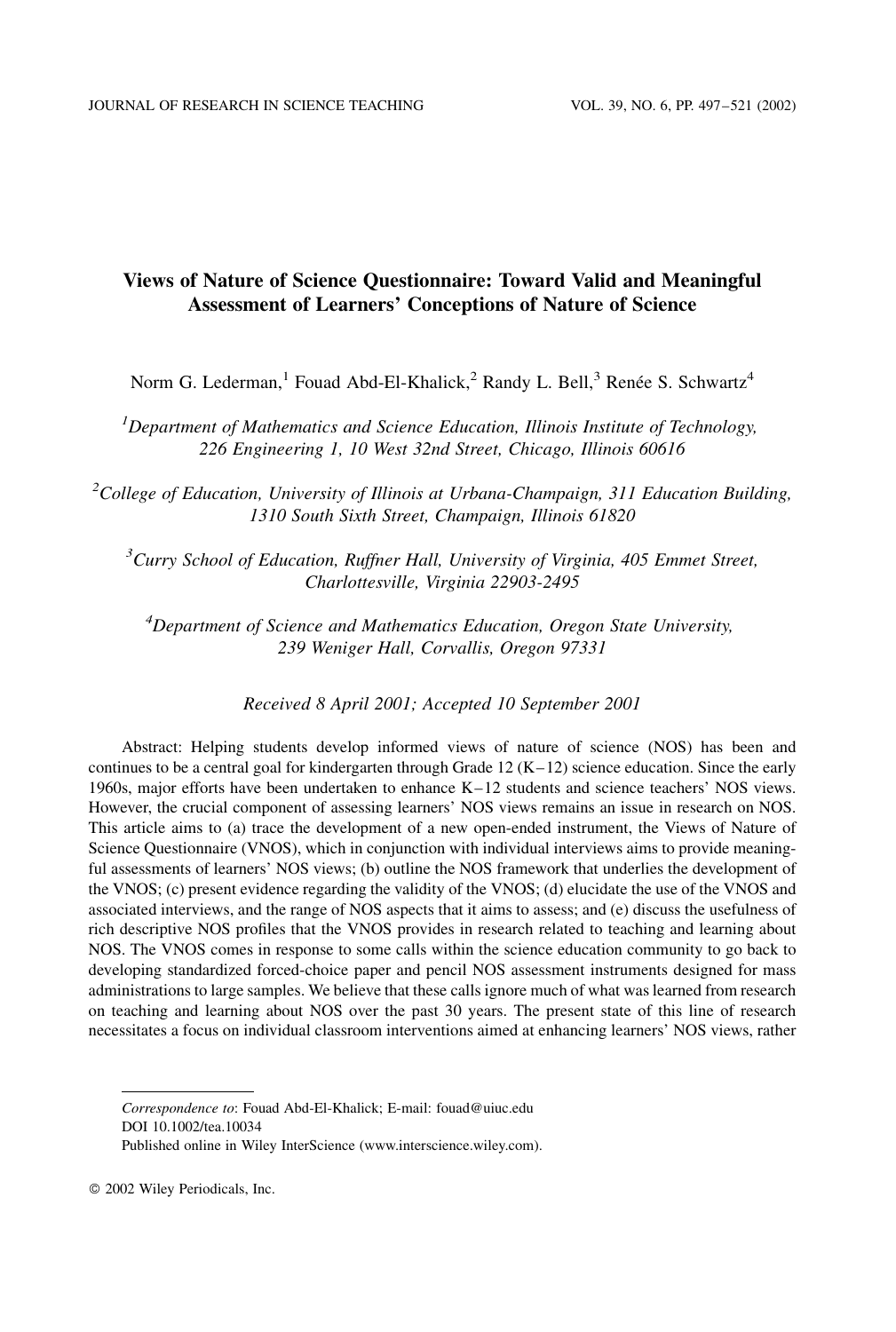than on mass assessments aimed at describing or evaluating students' beliefs.  $\circ$  2002 Wiley Periodicals, Inc. J Res Sci Teach 39: 497–521, 2002

During the past 85 years, almost all scientists, science educators, and science education organizations have agreed on the objective of helping students develop informed conceptions of nature of science (NOS) (Abd-El-Khalick, Bell, & Lederman, 1998; Duschl, 1990; Meichtry, 1993). Presently, and despite their varying pedagogical or curricular emphases, there is agreement among the major reform efforts in science education (American Association for the Advancement of Science [AAAS], 1990, 1993; National Research Council [NRC], 1996) about the goal of enhancing students' conceptions of NOS. However, research has consistently shown that kindergarten through Grade  $12$  (K–12) students, as well as teachers, have not attained desired understandings of NOS (e.g., Abd-El-Khalick & Lederman, 2000a; Duschl, 1990; Lederman, 1992; Ryan & Aikenhead, 1992). Several attempts have been, and continue to be, undertaken to enhance students and science teachers' NOS views (e.g., Akerson, Abd-El-Khalick, & Lederman, 2000; Billeh & Hasan, 1975; Carey & Stauss, 1968; Haukoos & Penick, 1983; Jelinek, 1998; Ogunniyi, 1983; Olstad, 1969; Shapiro, 1996; Solomon, Duveen, & Scot, 1994).

Nevertheless, the assessment of learners' NOS views remains an issue in research on NOS (Aikenhead, 1988; Lederman, Wade, & Bell, 1998). In the majority of the those efforts, standardized and convergent paper and pencil instruments have been used to assess learners' NOS views. Several problematic assumptions underlie such instruments and cast doubt on their validity (Aikenhead, Ryan, & Desautels, 1989). Moreover, there are concerns regarding the usefulness of standardized instruments for research related to NOS. The purpose of this article is to report on the development of a new open-ended instrument, the Views of Nature of Science Questionnaire (VNOS), and demonstrate the value of VNOS data to research on NOS in science education. More specifically, the article aims to (a) trace the development of the VNOS, which in conjunction with individual interviews aims to provide meaningful assessments of learners' NOS views; (b) outline the NOS framework that underlies the development of the VNOS; (c) present evidence regarding the validity of the VNOS; (d) elucidate the use of the VNOS and associated interviews, and the range of NOS aspects that it attempts to assess; and (e) discuss the usefulness of rich descriptive NOS profiles that the VNOS provides in research related to teaching and learning about NOS. In the present discussion, ''meaningful assessments'' refer to assessment approaches that serve as an integral aspect of the learning process through providing teachers and learners with information and opportunities to clarify meaning, encourage reflection, and further learning (Zessoules & Gardner, 1991).

Before discussing the VNOS, we will outline the NOS framework that underlies its development and briefly discuss some problematic aspects of standardized and convergent paper and pencil NOS assessment instruments. For a comprehensive review of those latter instruments and an explication of the pros and cons associated with the use of convergent and standardized versus alternative approaches, such as open-ended questionnaires and interviews, to assess learners' NOS views, the reader is referred to Lederman et al. (1998).

### NOS

Typically, NOS refers to the epistemology and sociology of science, science as a way of knowing, or the values and beliefs inherent to scientific knowledge and its development (Lederman, 1992). These characterizations nevertheless remain general, and philosophers, historians, and sociologists of science are quick to disagree on specific issues regarding NOS.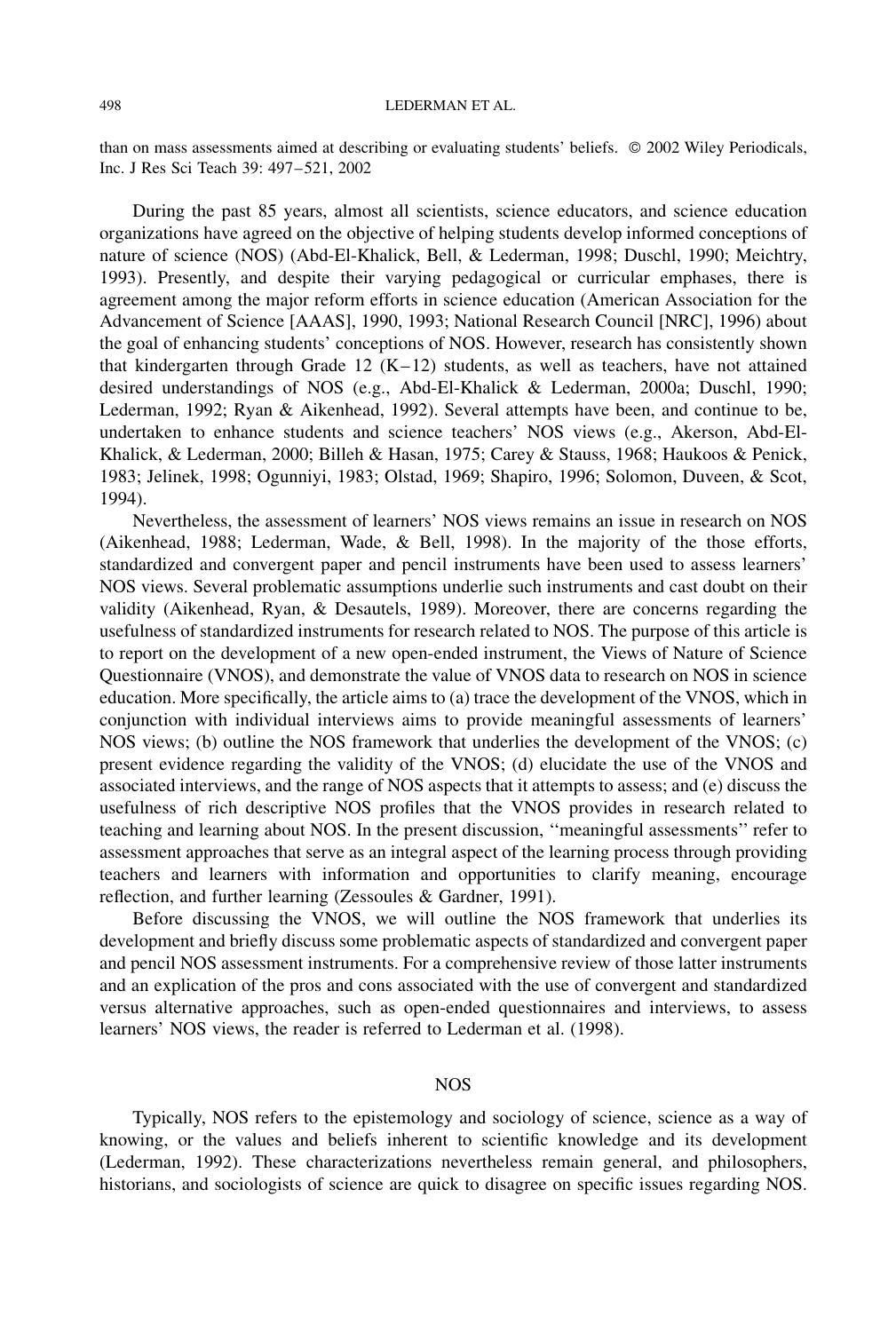The use of the phrase NOS throughout this article instead of the more stylistically appropriate the NOS, is intended to reflect the authors' lack of belief in the existence of a singular NOS or agreement on what the phrase specifically means (Abd-El-Khalick & Lederman, 2000a). Such disagreement, however, should not be surprising or disconcerting given the multifaceted and complex nature of science. Moreover, similar to scientific knowledge, conceptions of NOS are tentative and dynamic. These conceptions have changed throughout the development of science and systematic thinking about its nature and workings (see Abd-El-Khalick & Lederman, 2000a, for a broad survey of these changes).

It is our view, however, that many disagreements about the specific definition or meaning of NOS that continue to exist among philosophers, historians, sociologists, and science educators are irrelevant to  $K-12$  instruction. The issue of the existence of an objective reality compared with phenomenal realities is a case in point. Moreover, at one point in time and at a certain level of generality, there is a shared wisdom (even though no complete agreement) about NOS among philosophers, historians, and sociologists of science (Smith, Lederman, Bell, McComas, & Clough, 1997). For instance, currently it would be difficult to reject the theoryladen nature of scientific observations or defend a deterministic/absolutist or empiricist conception of NOS. At such a level of generality, some important aspects of NOS are not controversial. Some of these latter aspects, which we believe are accessible to  $K-12$  students and relevant to their daily lives, were adopted and emphasized for the purpose of developing the VNOS: scientific knowledge is tentative; empirical; theory-laden; partly the product of human inference, imagination, and creativity; and socially and culturally embedded. Three additional important aspects are the distinction between observation and inference, the lack of a universal recipelike method for doing science, and the functions of and relationships between scientific theories and laws. These NOS aspects have been emphasized in recent science education reform documents (e.g., AAAS, 1990, 1993; Millar & Osborne, 1998; NRC, 1996).

In this regard, individuals often conflate NOS with science processes. In agreement with aforementioned reform documents, we consider scientific processes to be activities related to the collection and interpretation of data, and the derivation of conclusions. NOS, by comparison, is concerned with the values and epistemological assumptions underlying these activities (Abd-El-Khalick et al., 1998; Chiappetta, Koballa, & Collette, 1998). For example, observing and hypothesizing are scientific processes. Related NOS conceptions include the understandings that observations are constrained by our perceptual apparatus, that the generation of hypotheses necessarily involves imagination and creativity, and that both activities are inherently theory-laden. Although there is overlap and interaction between science processes and NOS, it is nevertheless important to distinguish the two. In addition, (a) the generalizations presented in the following discussion of the NOS aspects should be construed in the context of K–12 science education, rather than the context of educating graduate students in philosophy or history of science; and (b) each of these NOS aspects could be approached at different levels of depth and complexity depending on the background and grade level of students.

# The Empirical Nature of Scientific Knowledge

Science is at least partially based on observations of the natural world, and ''sooner or later, the validity of scientific claims is settled by referring to observations of phenomena'' (AAAS, 1990, p. 4). However, scientists do not have direct access to most natural phenomena. Observations of nature are always filtered through our perceptual apparatus and/or intricate instrumentation, interpreted from within elaborate theoretical frameworks, and almost always mediated by a host of assumptions that underlie the functioning of scientific instruments.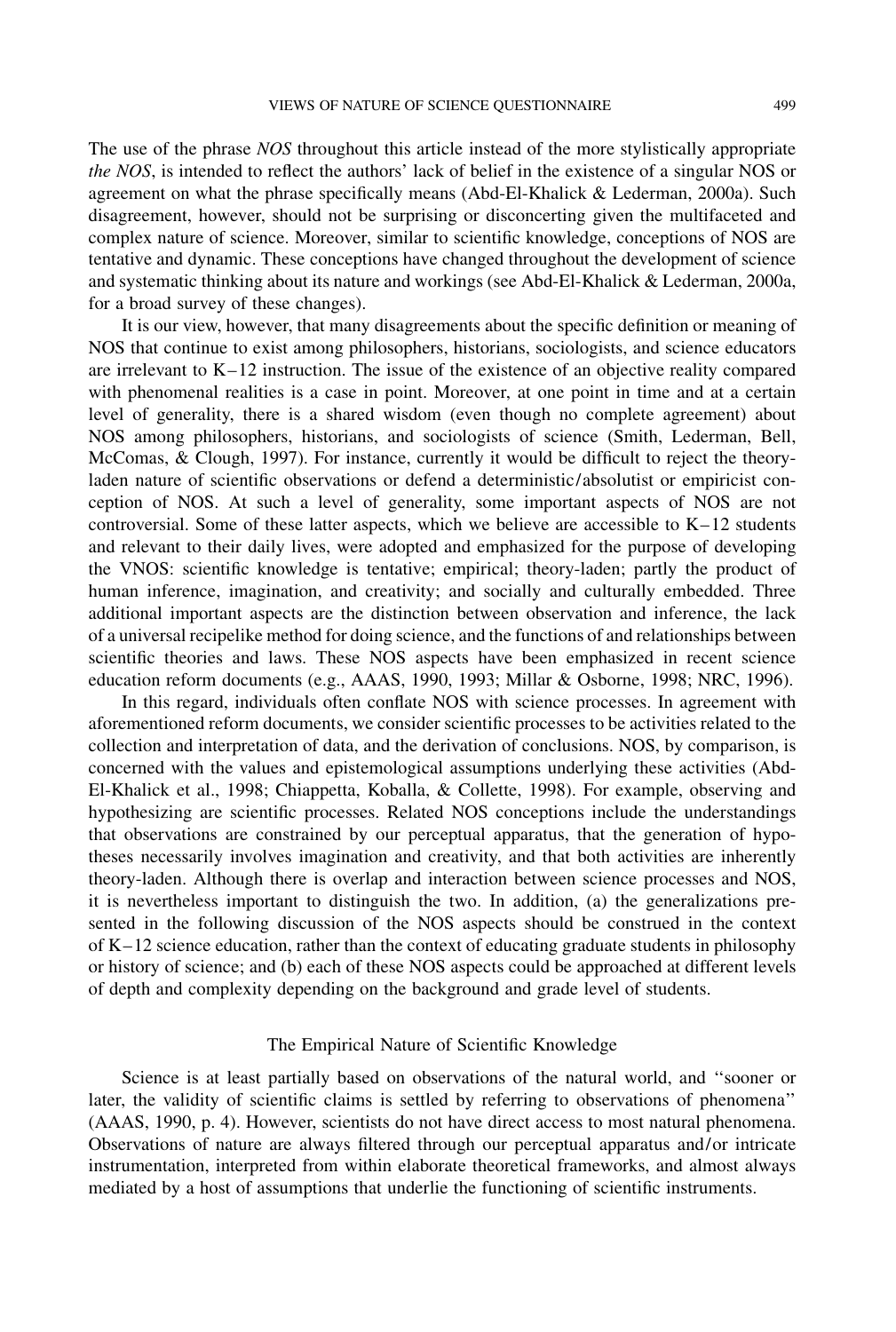#### Observation, Inference, and Theoretical Entities in Science

Students should be able to distinguish between observation and inference. Observations are descriptive statements about natural phenomena that are directly accessible to the senses (or extensions of the senses) and about which observers can reach consensus with relative ease. For example, objects released above ground level tend to fall to the ground. By contrast, inferences are statements about phenomena that are not directly accessible to the senses. For example, objects tend to fall to the ground because of gravity. The notion of gravity is inferential in the sense that it can be accessed and/or measured only through its manifestations or effects, such as the perturbations in predicted planetary orbits due to interplanetary attractions, and the bending of light coming from the stars as its rays pass through the sun's gravitational field. An understanding of the crucial distinction between observation and inference is a precursor to making sense of a multitude of inferential and theoretical entities and terms that inhabit the worlds of science. Examples of such entities include atoms, molecular orbitals, species, genes, photons, magnetic fields, and gravitational forces (Hull, 1998, p. 146).

# Scientific Theories and Laws

Scientific theories are well-established, highly substantiated, internally consistent systems of explanations (Suppe, 1977). Theories serve to explain large sets of seemingly unrelated observations in more than one field of investigation. For example, the kinetic molecular theory serves to explain phenomena related to changes in the physical states of matter, the rates of chemical reactions, and other phenomena related to heat and its transfer. More important, theories have a major role in generating research problems and guiding future investigations. Scientific theories are often based on a set of assumptions or axioms and posit the existence of nonobservable entities. Thus, theories cannot be directly tested. Only indirect evidence can be used to support theories and establish their validity. Scientists derive specific testable predictions from theories and check them against tangible data. An agreement between such predictions and empirical evidence serves to increase the level of confidence in the tested theory.

Closely related to the distinction between observation and inference is the distinction between scientific theories and laws. In general, laws are descriptive statements of relationships among observable phenomena. Boyle's law, which relates the pressure of a gas to its volume at a constant temperature, is a case in point. Theories, by contrast, are inferred explanations for observable phenomena or regularities in those phenomena. For example, the kinetic molecular theory serves to explain Boyle's law. Students often (a) hold a simplistic, hierarchical view of the relationship between theories and laws whereby theories become laws depending on the availability of supporting evidence; and (b) believe that laws have a higher status than theories. Both notions are inappropriate. Theories and laws are different kinds of knowledge and one does not become the other. Theories are as legitimate a product of science as laws.

# The Creative and Imaginative Nature of Scientific Knowledge

Science is empirical. The development of scientific knowledge involves making observations of nature. Nonetheless, generating scientific knowledge also involves human imagination and creativity. Science, contrary to common belief, is not a lifeless, entirely rational, and orderly activity. Science involves the invention of explanations and theoretical entities, which requires a great deal of creativity on the part of scientists. The leap from atomic spectral lines to Bohr's model of the atom with its elaborate orbits and energy levels is an example. This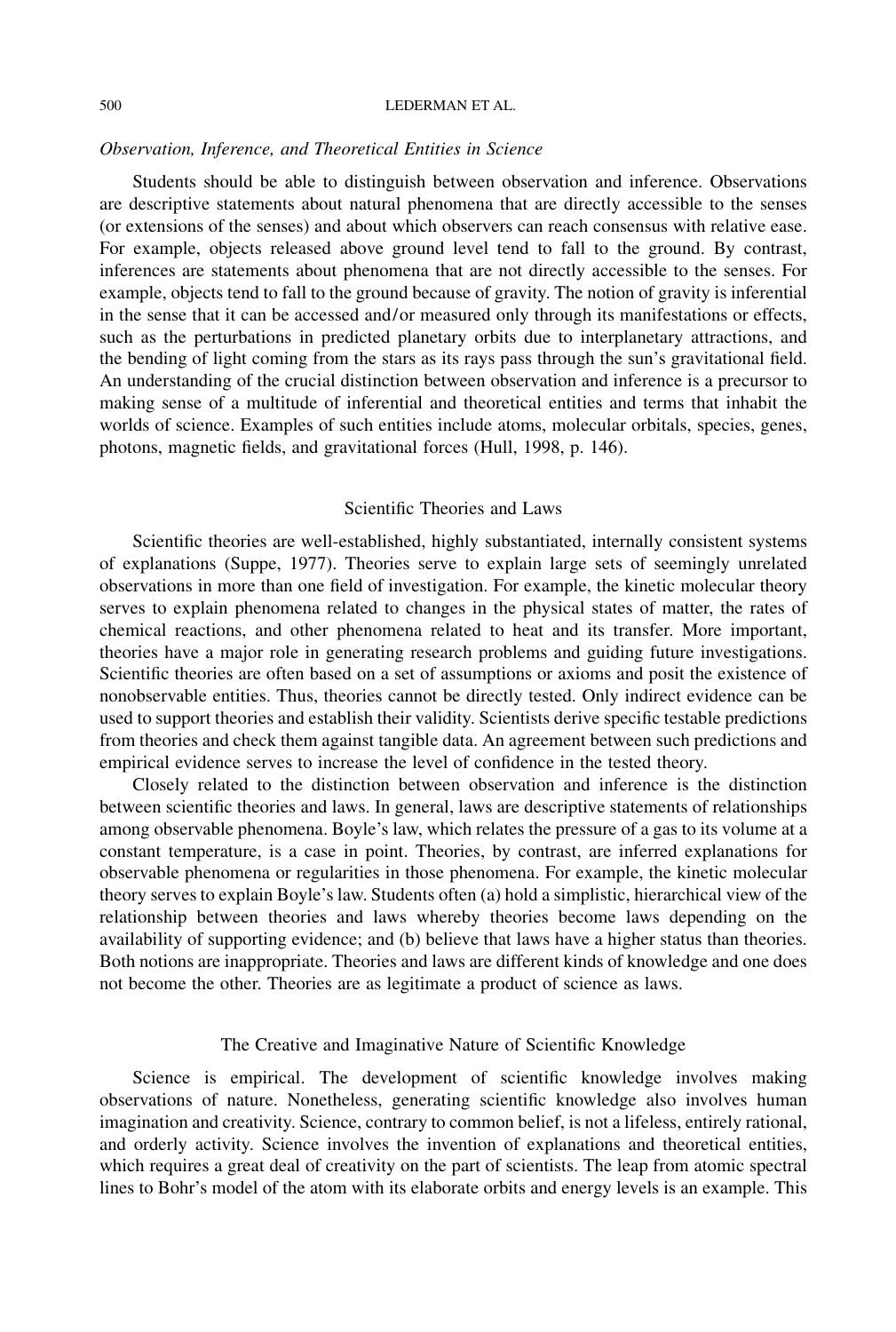aspect of science, coupled with its inferential nature, entails that scientific entities such as atoms and species are functional theoretical models rather than faithful copies of reality.

# The Theory-Laden Nature of Scientific Knowledge

Scientific knowledge is theory-laden. Scientists' theoretical and disciplinary commitments, beliefs, prior knowledge, training, experiences, and expectations actually influence their work. All these background factors form a mindset that affects the problems scientists investigate and how they conduct their investigations, what they observe (and do not observe), and how they interpret their observations. This (sometimes collective) individuality or mindset accounts for the role of theory in the production of scientific knowledge. Contrary to common belief, science never starts with neutral observations (Popper, 1992). Observations (and investigations) are always motivated and guided by, and acquire meaning in reference to questions or problems, which are derived from certain theoretical perspectives.

# The Social and Cultural Embeddedness of Scientific Knowledge

Science as a human enterprise is practiced in the context of a larger culture and its practitioners are the product of that culture. Science, it follows, affects and is affected by the various elements and intellectual spheres of the culture in which it is embedded. These elements include, but are not limited to, social fabric, power structures, politics, socioeconomic factors, philosophy, and religion. Telling the story of hominid evolution, which is central to the biosocial sciences, may illustrate how social and cultural factors affect scientific knowledge. Scientists have formulated differing storylines about hominid evolution. Until recently, the dominant story was centered on the man-hunter and his crucial role in human evolution (Lovejoy, 1981), a scenario consistent with the White male culture that dominated scientific circles until the early 1970s. As feminist scientists achieved recognition in science, the story about hominid evolution started to change. One story more consistent with a feminist approach is centered on the femalegatherer and her central role in the evolution of humans (Hrdy, 1986). Both storylines are consistent with the available evidence.

### Myth of The Scientific Method

One of the most widely held misconceptions about science is the existence of the scientific method. The modern origins of this misconception may be traced to Francis Bacon's Novum Organum (1620/1996), in which the inductive method was propounded to guarantee ''certain'' knowledge. Since the 17th century, inductivism and several other epistemological stances that aimed to achieve the same end (although in those latter stances the criterion of certainty was either replaced with notions of high probability or abandoned altogether) have been debunked, such as Bayesianism, falsificationism, and hypothetico-deductivism (Gillies, 1993). Nonetheless, some of those stances, especially inductivism and falsificationism, are still widely popularized in science textbooks and even explicitly taught in classrooms. The myth of the scientific method is regularly manifested in the belief that there is a recipelike stepwise procedure that all scientists follow when they do science. This notion was explicitly debunked: There is no single scientific method that would guarantee the development of infallible knowledge (AAAS, 1993; Bauer, 1994; Feyerabend, 1993; NRC, 1996; Shapin, 1996). It is true that scientists observe, compare, measure, test, speculate, hypothesize, create ideas and conceptual tools, and construct theories and explanations. However, there is no single sequence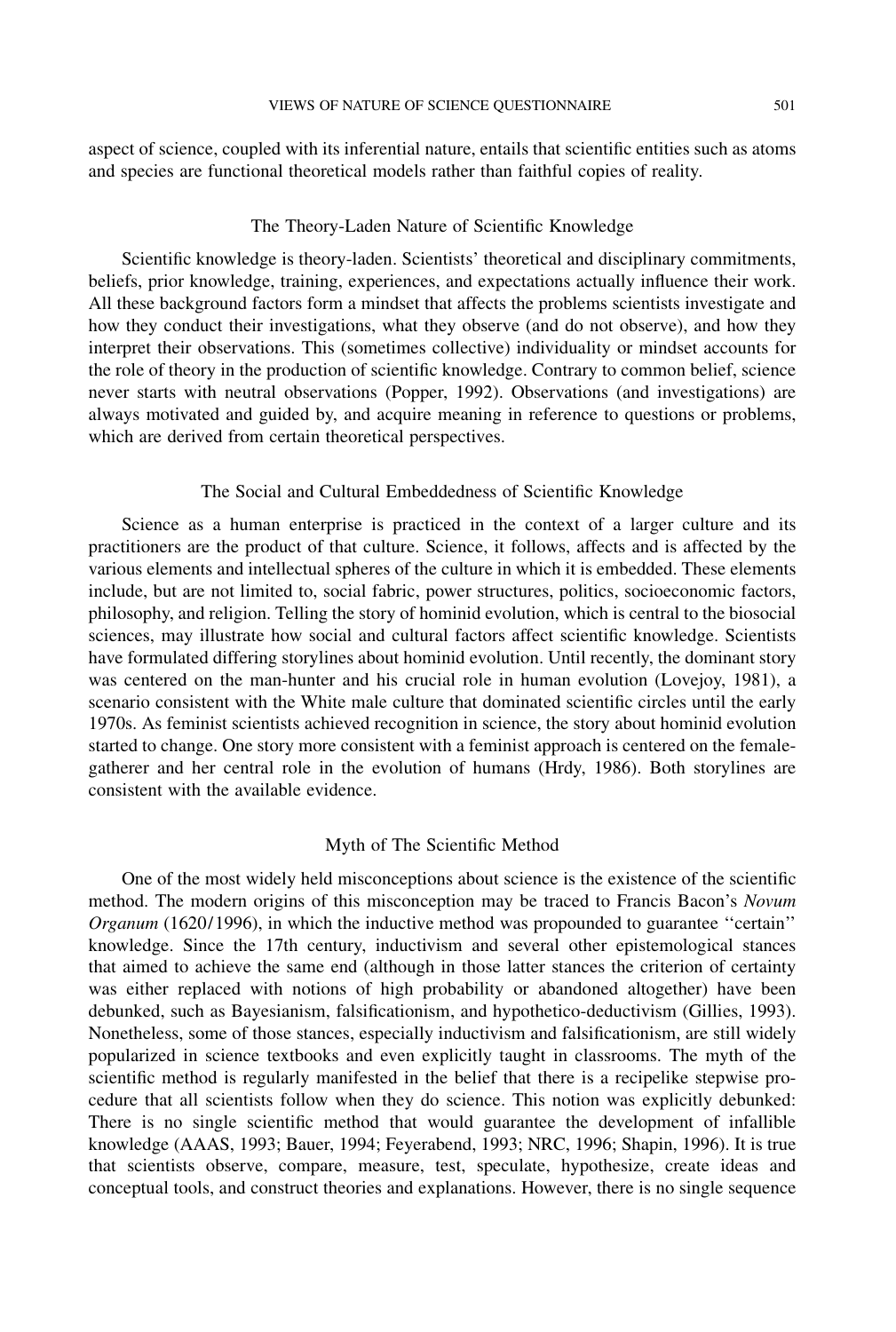of activities (prescribed or otherwise) that will unerringly lead them to functional or valid solutions or answers, let alone certain or true knowledge.

# The Tentative Nature of Scientific Knowledge

Scientific knowledge, although reliable and durable, is never absolute or certain. This knowledge, including facts, theories, and laws, is subject to change. Scientific claims change as new evidence, made possible through advances in thinking and technology, is brought to bear on these claims, and as extant evidence is reinterpreted in the light of new theoretical advances, changes in the cultural and social spheres, or shifts in the directions of established research programs. Tentativeness in science does not arise solely from the fact that scientific knowledge is inferential, creative, and socially and culturally embedded. There are compelling logical arguments that lend credence to the notion of tentativeness. Indeed, contrary to common belief, scientific hypotheses, theories, and laws can never be absolutely proven irrespective of the amount of supporting empirical evidence (Popper, 1963). For example, to be proven, a law should account for every instance of the phenomenon it purports to describe. It can logically be argued that one such future instance, of which we have no knowledge whatsoever, may behave in a manner contrary to what the law states. Thus, the law can never acquire an absolutely proven status. This equally holds in the case of theories.

# Some Problematic Aspects of Standardized and Convergent Paper and Pencil NOS Instruments

During the past 40 years, more than 20 standardized and convergent paper and pencil instruments have been developed to assess learners' NOS views, such as the Test on Understanding Science (Cooley & Klopfer, 1961), Nature of Science Test (Billeh & Hasan, 1975), and Conceptions of Scientific Theories Test (Cotham & Smith, 1981). A comprehensive review of these instruments can be found elsewhere (Lederman et al., 1998). These instruments are composed of forced-choice items, such as agree/disagree, Likert-type, or multiple choice.

Some major criticisms have been leveled against the use of standardized instruments to assess learners' NOS views, two of which were related to these instruments' validity—that is, the extent to which the instruments actually assess what they purport to measure (Gall, Borg, & Gall, 1996). First, Aikenhead et al. (1989) and Lederman and O'Malley (1990) argued that such instruments were based on a problematic assumption: namely, that respondents perceive and interpret an instrument's items in a manner similar to that of the instrument developers. They continued that ambiguities, which seriously threaten the instruments' validity, result from assuming that respondents understand a certain statement in the same manner that the researchers or instrument developers would, and agree or disagree with that statement for reasons that coincide with those of the researchers or instrument developers. Second, Lederman et al. (1998) noted that standardized instruments usually reflected their developers' NOS views and biases. Being of the forced-choice category, the instruments ended up imposing the developers' views on respondents. In addition, responses to instrument items were usually designed with certain philosophical stances in mind. As such, irrespective of the choices the respondents made, they often ended up being labeled as if they firmly held coherent, consistent philosophic stances such as inductivist, verificationist or hypothetico-deductivist (e.g., Dibbs, 1982; Hodson, 1993). Thus, the views that ended up being ascribed to respondents were more likely an artifact of the instrument in use than a faithful representation of the respondents' conceptions of NOS.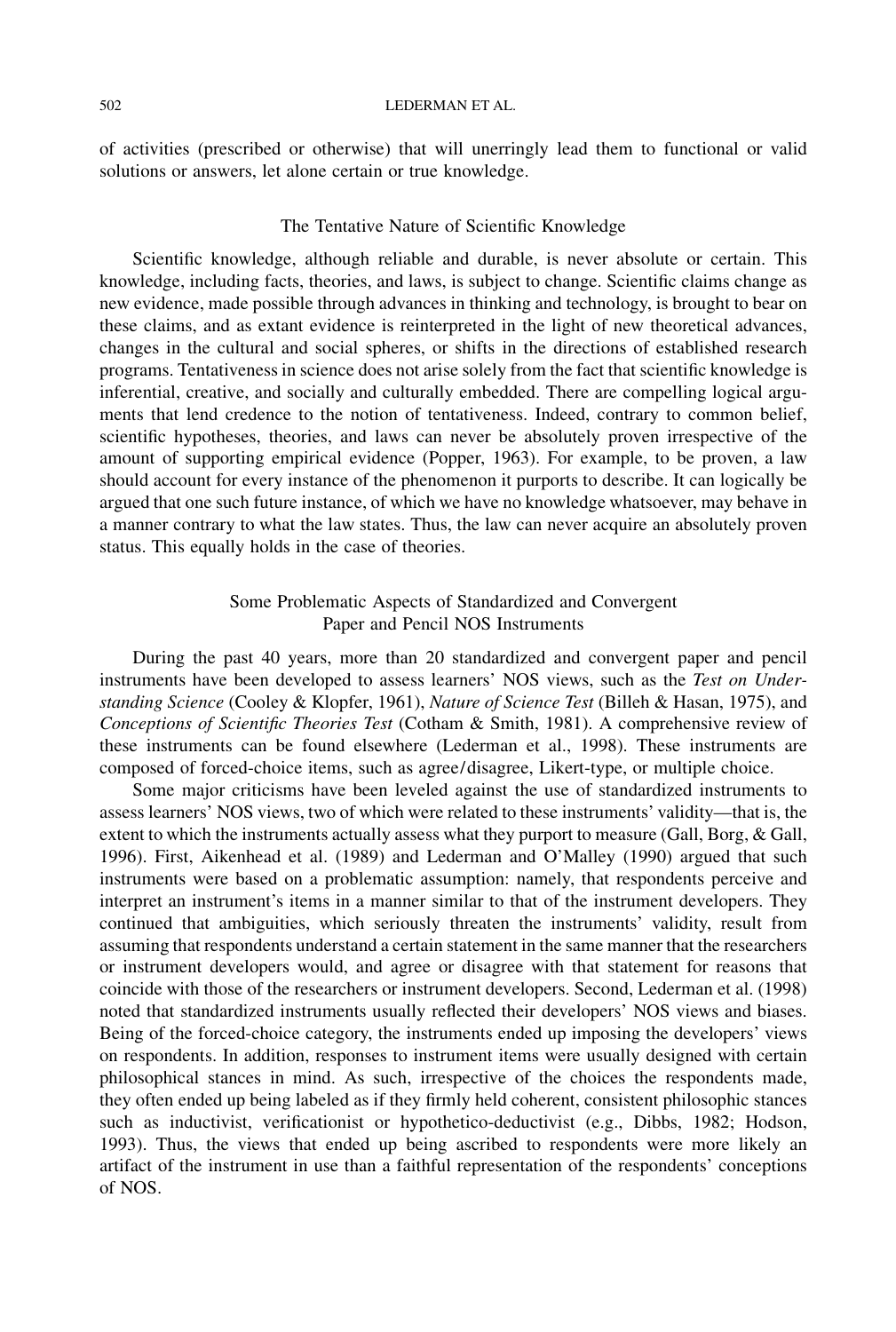A notable exception among convergent instruments is the Views on Science–Technology– Society (VOSTS) questionnaire developed by Aikenhead, Ryan, and Fleming (1989). The VOSTS is an inventory of multiple choice items. Each item consists of a statement with several related reasoned viewpoints or positions. A student-centered process was used to develop these viewpoints or positions, which were derived from Canadian high school students' responses to VOSTS items and follow-up interview questions. By substituting student response patterns to positions derived from a theoretical viewpoint, Aikenhead et al. (1989) were able to construct an empirically based instrument with a high degree of validity (Ryan & Aikenhead, 1992), thus addressing to a significant extent the above two criticisms. Nonetheless, when used outside the Canadian context in particular and the Western context in general, those criticisms of convergent instruments would apply to the VOSTS. In a sense, from the perspective of non-Canadian and non-Western students, the various VOSTS positions would create a situation not substantially different from the one in which the responses are imposed by researchers or instrument developers. In addition, the forced-choice nature of the VOSTS items limits the space of answers available to respondents. Indeed, when given the choice, several Lebanese science teachers indicated that their views on the NOS issues elicited by some VOSTS items were either not represented among, or were combinations of, the provided viewpoints. Other teachers chose to express viewpoints totally different from the ones presented in the VOSTS (see Abd-El-Khalick & BouJaoude, 1997).

A third criticism relates to the usefulness of standardized instruments. These instruments are suitable for large-scale assessments and generating aggregate measures of the adequacy of learners' NOS views. However, such instruments are generally limited to labeling participants' views as adequate or inadequate—mostly by assigning student views cumulative numerical values—rather than elucidating and clarifying such views. However, instrument developers did not clarify what numerical value on such instruments constituted an adequate view of NOS (Lederman, 1986). As such, the use of standardized instruments limits the feasibility of drawing meaningful conclusions regarding the nature of learners' NOS views and/or assessing the meaningfulness and importance of any gains in understanding NOS achieved by learners as a result of various instructional interventions.

#### Development of the VNOS

### VNOS–Form A

In response to the discussed state of affairs and with the aim of eliciting, clarifying, and probing learners' NOS views in depth, researchers (e.g., Driver, Leach, Millar, & Scott, 1996) started to use alternative approaches to assessing students' NOS views, such as open-ended questions and interviews. Lederman and O'Malley (1990), developed a seven-item open-ended questionnaire, which they intended to use in conjunction with follow-up individual interviews to assess high school students' views of the tentative NOS. An open-ended questionnaire was used to avoid the problems inherent in the use of standardized forced-choice instruments. In contrast to forced-choice items used in these latter instruments, open-ended items allow respondents to elucidate their own views regarding the target NOS aspects (Driver et al., 1996). Moreover, given the concern with the meanings that participants ascribed to the target NOS aspects, and the researchers' interest in elucidating and clarifying participants' views, it was imperative to avoid misinterpreting their responses to the open-ended items. As such, individual semistructured interviews were used to validate the researchers' interpretations of participants' responses as well as establish the face validity of the questionnaire items. The interviews also aimed to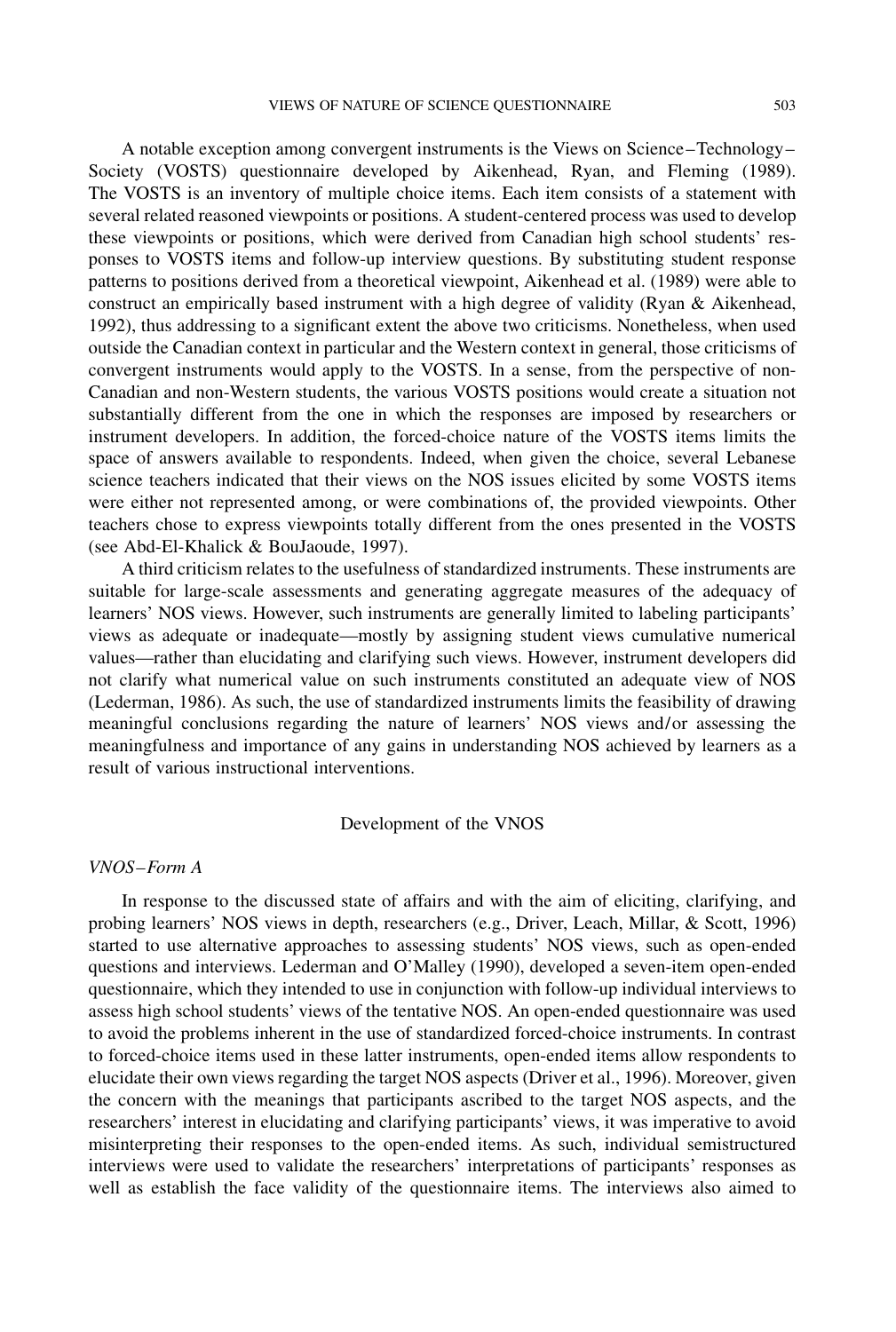generate in-depth profiles of participants' NOS views. During these interviews, participants were provided their questionnaires (pre– and post–academic year) and asked to read, explain, and justify their responses. By asking respondents to elaborate on and/or justify their answers, the researchers were able to assess not only respondents' positions on certain issues related to NOS, but the respondents' reasons for adopting those positions as well.

Lederman and O'Malley (1990) found that inferences drawn regarding participants' NOS views from 3 of the 7 open-ended items were not validated during the interviews. Participants either were unable to interpret the intended meaning of these three items or found them to be vague. For example, one item asked participants whether scientists use imagination and creativity when performing scientific experiments and investigations. This item was intended to assess whether students believed scientists use any creativity or imagination in the interpretation of data, or whether they believed the process to be totally objective. The data indicated that students simply considered the planning of the investigation. That is, students typically believed that scientists needed to be creative to design investigations. In short, students' responses clearly showed that the item did not assess the intended students' beliefs. These results, and others, corroborated the earlier arguments regarding the inadequacies associated with using standardized paper and pencil instruments as the sole means to assess learners' NOS views.

In this first attempt, Lederman and O'Malley (1990) reported inferences based on participants' responses to four items, whose validity was substantiated during individual interviews. However, even with those items, the problem of researchers misinterpreting students' responses could not have been avoided without interviews. For example, in response to an item that asked participants to distinguish between scientific theories and laws, students consistently used the word prove. This led the researchers to conclude that students held absolutist views of scientific knowledge. However, during the interviews, it became clear that students did not use ''prove'' in an absolute sense, but rather in a sense consistent with the way scientists use it. Thus, although the item was valid in its assessment of targeted student views, interpretation of student meaning (without interviews) led to an erroneous conclusion by the researchers. These results provided further support for the importance of using follow-up interviews whenever paper and pencil NOS assessments are used. The open-ended questionnaire used by Lederman and O'Malley represented an initial attempt to assess students' NOS perceptions validly and was systematically changed based on student responses in an attempt to improve validity. This first questionnaire is considered the first form of the VNOS instrument (VNOS-A).

## VNOS–Form B

Abd-El-Khalick et al. (1998) revised some of the VNOS-A items and used this form of the instrument (Form B) to assess preservice secondary science teachers' views of the tentative, empirical, inferential, creative, and theory-laden NOS, and the functions of and relationship between theories and laws. Initially, the administration of the VNOS-B (Figure 1) was intended to elicit participants' NOS views and create a context in which those views could be discussed. This administration was followed with in-depth individual interviews with all participant teachers. During those interviews, participants were provided their questionnaires and asked to explain their responses, clarify the meanings they ascribed to key terms, such as *creativity*, opinion, and evidence, and provide specific examples to illustrate and contextualize their views. Follow-up and probing questions were also used to clarify vague statements or seeming contradictions in participants' responses. In a sense, the researchers were learning to read responses to the VNOS-B from the participants' perspectives.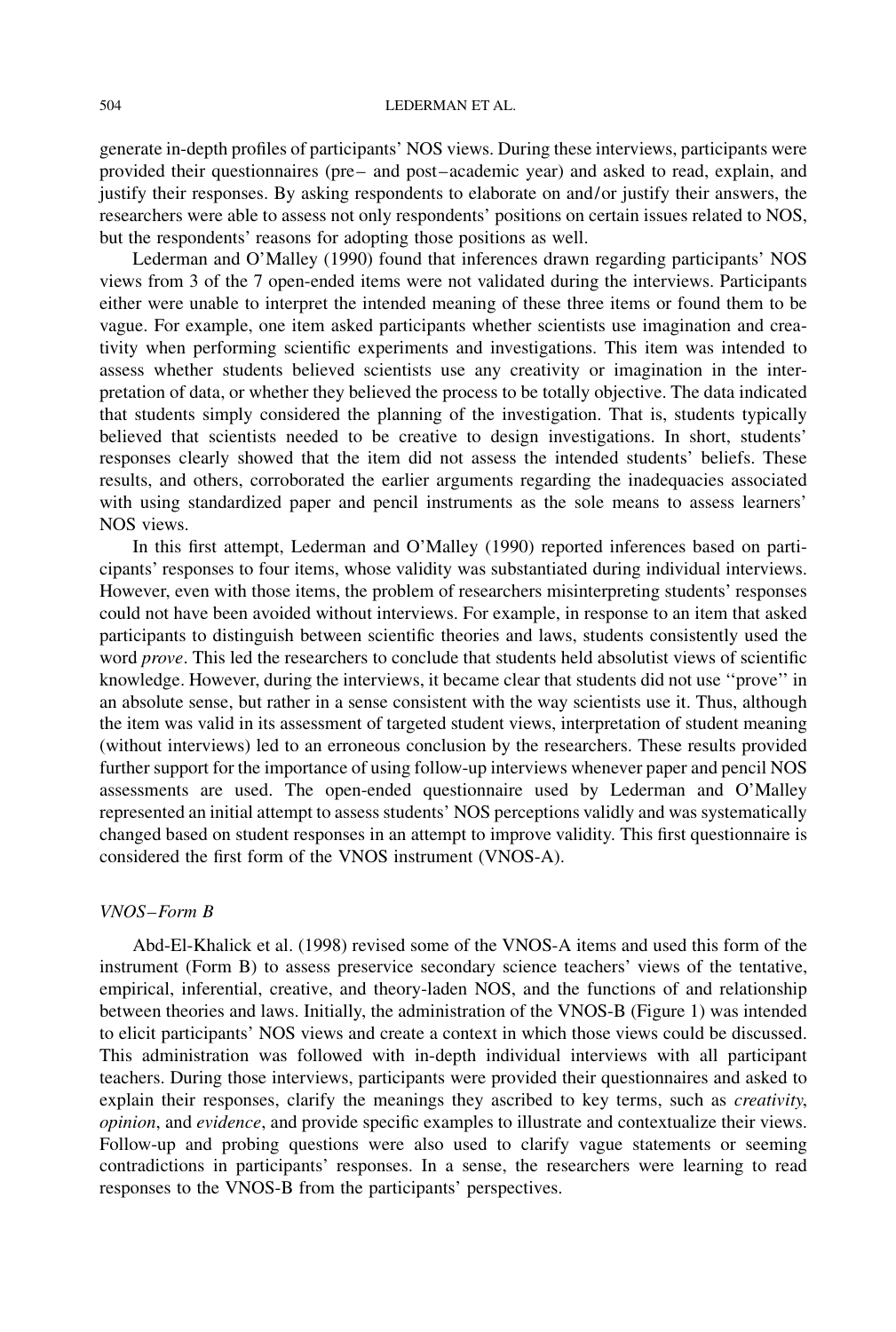#### VNOS-Form B

- 1. After scientists have developed a theory (e.g., atomic theory), does the theory ever change? If you believe that theories do change, explain why we bother to teach scientific theories. Defend your answer with examples.
- 2. What does an atom look like? How certain are scientists about the structure of the atom? What specific evidence do you think scientists used to determine what an atom looks like?
- 3. Is there a difference between a scientific theory and a scientific law? Give an example to illustrate your answer.
- 4. How are science and art similar? How are they different?
- 5. Scientists perform experiments/investigations when trying to solve problems. Other than the planning and design of these experiments/investigations, do scientists use their creativity and imagination during and after data collection? Please explain your answer and provide examples if appropriate.
- 6. Is there a difference between scientific knowledge and opinion? Give an example to illustrate your answer.
- 7. Some astronomers believe that the universe is expanding while others believe that it is shrinking; still others believe that the universe is in a static state without any expansion or shrinkage. How are these different conclusions possible if all of these scientists are looking at the same experiments and data?

Figure 1. Views of nature of science questionnaire, Form B (VNOS-B).

The VNOS-B was used in subsequent studies with preservice secondary science teachers (Bell, Lederman, & Abd-El-Khalick, 2000) and preservice elementary teachers (Akerson, Abd-El-Khalick, & Lederman, 2000; Akerson & Abd-El-Khalick, 2000). In those studies, evidence regarding the validity of the instrument started to emerge. It became apparent that the researchers' interpretations of participants' views based on analyses of VNOS-B responses were mostly congruent with views expressed by those participants during individual interviews. Indeed, the VNOS-B was sensitive to recurrent patterns and themes, idiosyncrasies, as well as subtle changes in participants' NOS views. Nonetheless, subtle differences in the specific meanings that participants in each of those studies assigned to a certain NOS aspect were observed. Follow-up interviews remained crucial for valid interpretations of participants' questionnaire responses. However, as the researchers became more cognizant of the meanings that participants ascribed to key terms and phrases, and developed more expertise in interpreting participants' responses, it was apparent that it was not imperative to interview all participants after administration of the VNOS-B. Depending on the sample size, the researchers were now obtaining redundant meanings, categories, and themes (Lincoln & Guba, 1985) from interviews with 15–20% of participants.

Establishing the Construct Validity of the VNOS-B. As part of an investigation into the decision making of NOS experts and nonexperts, Bell (1999) assessed the construct validity of the VNOS-B. If the instrument had construct validity, respondents with assessed thorough understandings of NOS should respond much differently from those assessed to possess naive understandings. A sample of adults was purposively selected to participate in the study. Secondary students were not selected for the principle reason that the study required one group to have expert understandings of NOS. This criterion ruled out the vast majority of adolescents, if not all (Aikenhead, 1973, 1987; Bady, 1979; Gilbert, 1991; Lederman & O'Malley, 1990; Mackay, 1971). The expert group was composed of nine individuals with doctoral degrees in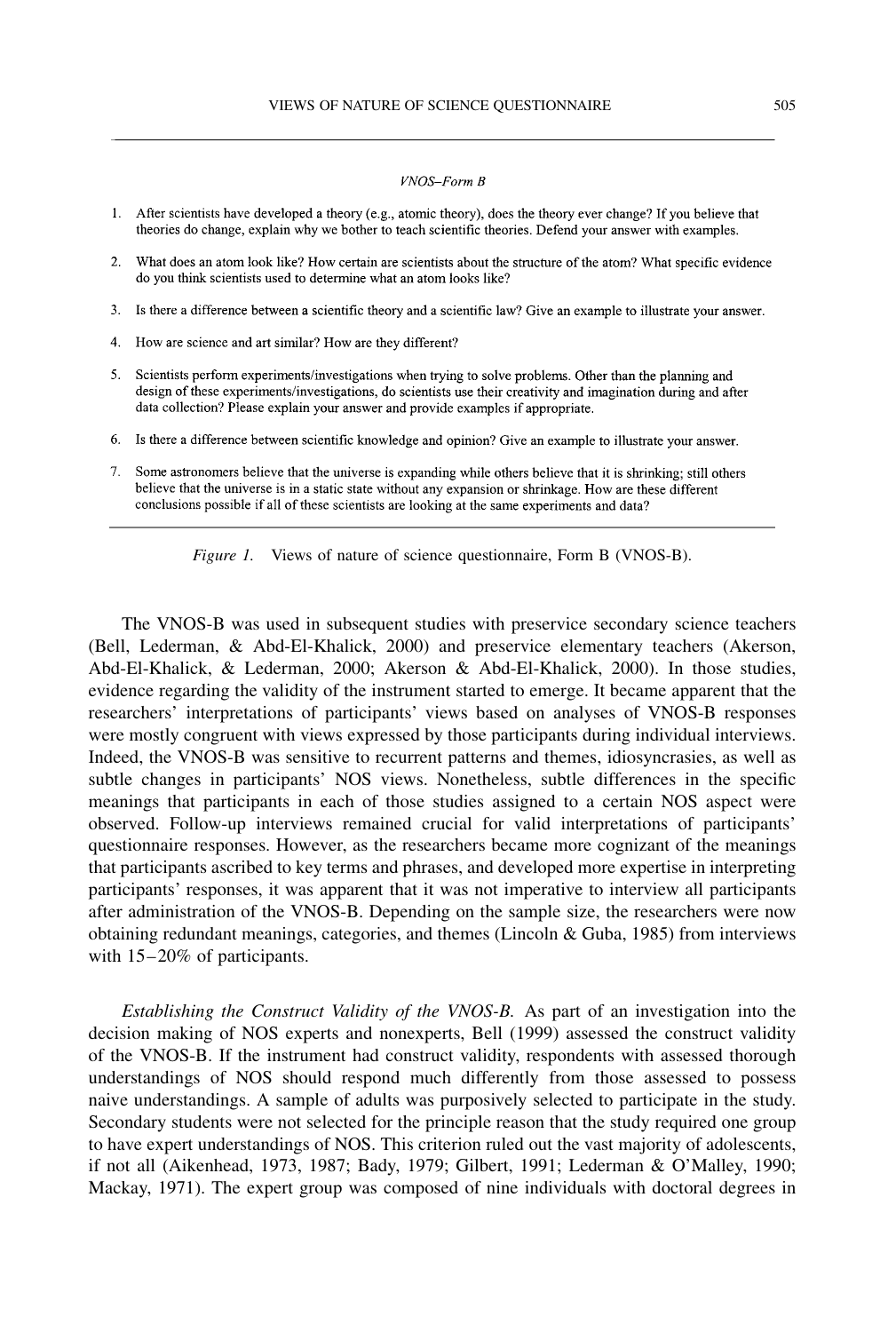science education, or history or philosophy of science. Individuals in these fields may reasonably be expected to have developed NOS understandings consistent with those espoused by current reform efforts. Members of the novice group were selected to be comparable to those of the expert group, except for their expected levels of NOS understandings. Those nine individuals had comparable educational backgrounds, but their doctoral degrees were in fields such as American literature, history, and education, in which they were less likely to have contemplated issues related to NOS.

Each participant completed the VNOS-B. Next, participants were individually interviewed to provide them with opportunities to clarify and elaborate on their written responses. The completed questionnaires and interview transcripts were separately analyzed to generate two independent profiles of participants' NOS views. Finally, the two profiles were systematically compared. When discrepancies between the two profiles were evident, the data were reexamined to determine which profile best reflected the participant's views. Data analyses indicated that the expert group's responses to the VNOS-B reflected current NOS understandings at a rate nearly three times higher than those of the novice group (Table 1). These results

|                                                    | Expert Group $(N=9)$ |           | Novice Group $(N=9)$ |          |
|----------------------------------------------------|----------------------|-----------|----------------------|----------|
| NOS Aspect                                         | $n^{\rm a}$          | $\%$      | $n^{\rm a}$          | $\%$     |
| Empirical nature of scientific knowledge           |                      |           |                      |          |
| Observations used to make scientific claims        | 9                    | $(100\%)$ | 8                    | (89%)    |
| Science does not rely solely on empirical evidence | 9                    | $(100\%)$ | 3                    | (33%)    |
| Supports rather than proves scientific claims      | 9                    | $(100\%)$ | 3                    | (33%)    |
| Inference and theoretical entities in science      |                      |           |                      |          |
| Inferential nature of atomic models                | 9                    | $(100\%)$ | 6                    | (67%)    |
| Nature of scientific theories                      |                      |           |                      |          |
| Theories change due to new evidence                | 9                    | $(100\%)$ | 7                    | (78%)    |
| Theories change due to new ways of looking at      | 8                    | (89%)     | 4                    | (44%)    |
| existing evidence                                  |                      |           |                      |          |
| Explanatory power of scientific theories           | 8                    | (89%)     | 1                    | $(11\%)$ |
| Theories are well-substantiated                    | 9                    | $(100\%)$ | $\boldsymbol{0}$     | $(0\%)$  |
| Theories provide a framework for current           | 7                    | (78%)     | 1                    | $(11\%)$ |
| knowledge and future investigations                |                      |           |                      |          |
| Scientific theories vs. laws                       |                      |           |                      |          |
| Nonhierarchical relationship                       | 9                    | $(100\%)$ | $\mathbf 0$          | $(0\%)$  |
| Laws may change                                    | 9                    | $(100\%)$ | 1                    | $(11\%)$ |
| Creativity in science                              |                      |           |                      |          |
| Creativity permeates scientific processes          | 9                    | $(100\%)$ | $\overline{4}$       | (44%)    |
| No single scientific method                        | 9                    | $(100\%)$ | $\Omega$             | $(0\%)$  |
| Subjectivity in science (theory-ladenness)         |                      |           |                      |          |
| Differences in data interpretation                 | 9                    | $(100\%)$ | 5                    | (56%)    |
| Science is necessarily a mixture of objective and  | 9                    | (78%)     | $\overline{2}$       | (22%)    |
| subjective components                              |                      |           |                      |          |
| Social and cultural influences                     |                      |           |                      |          |
| Science as a culture within itself                 | 8                    | (89%)     | $\boldsymbol{0}$     | $(0\%)$  |
| Peer review limits subjectivity                    | 3                    | (33%)     | $\mathbf{1}$         | $(11\%)$ |
| Society as an influence on science                 | $\overline{2}$       | (22%)     | $\overline{2}$       | (22%)    |
| Overall                                            | 169                  | (89%)     | 64                   | (33%)    |

Table 1 Comparison of expert and novice group responses to the VNOS-B

<sup>a</sup>Number of participants in each group with informed views of the target NOS aspect.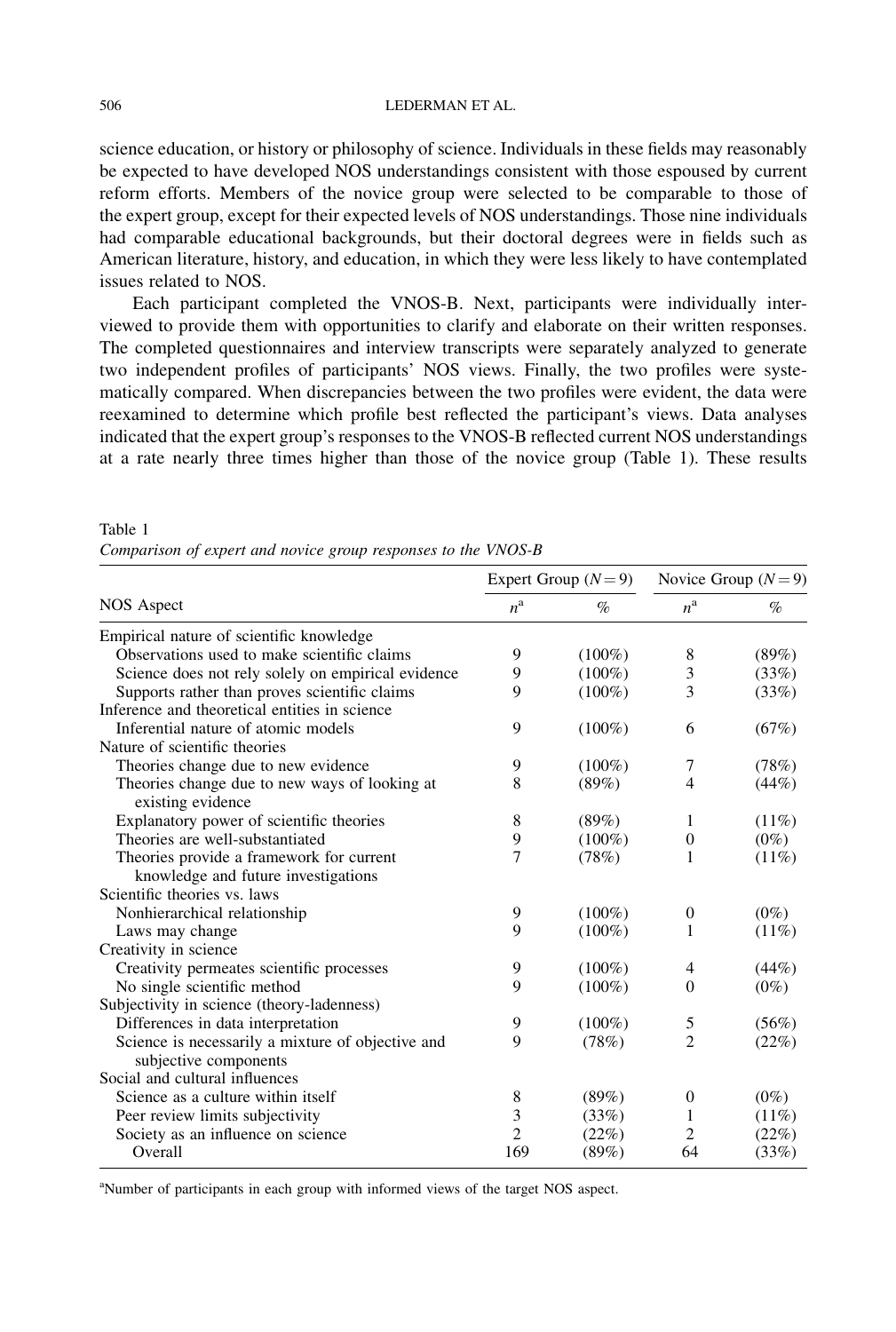lent strong support to the construct validity of the VNOS-B. Following are brief descriptions of expert and novice group responses to the VNOS-B items for each assessed aspect of NOS.

The Empirical NOS. All expert group responses to VNOS-B 1 or 4 referred to the empirical NOS. Typical responses included descriptions of scientific knowledge as based on natural phenomena, evidence, data, and observation. Several expert group participants focused on science's reliance on empirical data and reason, in contrast to art's focus on aesthetics and religion's reliance on faith and revealed truth. All of the expert group participants tended to view empirical evidence as supportive but not able to prove scientific claims in any absolute sense. In addition, they did not see physical evidence as being the sole determinant in choosing between competing ideas or theories. Rather, they viewed scientific claims as being based on a mix of observational, personal, social, and cultural influences.

The novice group participants also expressed a belief in an empirical basis for scientific knowledge. Unlike their expert counterparts, however, many indicated that scientific knowledge is based solely on empirical evidence, which in their view makes science an objective endeavor. Indeed, 67% of the novice group participants spoke of science as a search for objective truth and emphasized empiricism to the exclusion of personal and subjective attributes and factors, such as opinion, interpretation, speculation, and human bias and values.

Inference and Theoretical Entities in Science. In their responses to VNOS-B 2, the expert group participants demonstrated an understanding of the inferential nature of scientific models. Whereas all were confident that scientists understand much of what atoms are like, none believed that scientists know the structure of the atom in any absolute sense of the term. The expert group rejected the notion that scientists obtained their understandings of atoms through direct observations and ascribed a role for indirect evidence and inference in the construction of atomic models. By comparison, 67% of the novice group participants held similar views. The remaining 33% held the naive view that atomic models have been developed through direct observation.

Nature of Scientific Theories. In response to VNOS-B 1, all expert group participants indicated that theories change and almost all ascribed theory change to new technologies and data as well as to new insights, and social and cultural influences. Several participants described theories as robust, well-supported systems of explanation based on substantial evidence. Of the 9 participants, 8 cited the explanatory function of scientific theories in their responses to the question concerning the usefulness of learning scientific theories, and most (78%) argued that theories provide a framework for current knowledge and/or for future investigations.

In contrast, 78% of the novice group participants stated that theories do change and cited the accumulation of new evidence as the single reason for theory change. During interviews, 4 of the 7 also cited new ways of looking at existing evidence as a reason for theory change. Unlike the expert group participants, none of the novice group members spoke of the wellsubstantiated nature of theories. Eighty-nine percent of this latter group participants did not seem to appreciate the role that theories play in generating research questions and guiding scientific inquiry.

Distinctions and Relationship between Scientific Theories and Laws. All of the expert group participants viewed scientific theories and laws as distinct but equally valid forms of scientific knowledge. Thus, the misconception of a hierarchical relationship between theories and laws was nonexistent. Only one participant viewed scientific laws as being certain in an absolute sense of the word. The others believed that all forms of scientific knowledge are tentative.

Of the 9 novice group participants, 7 (78%) explicitly stated the misconception that scientific theories become laws when proven through repeated testing. The remaining 2 also believed that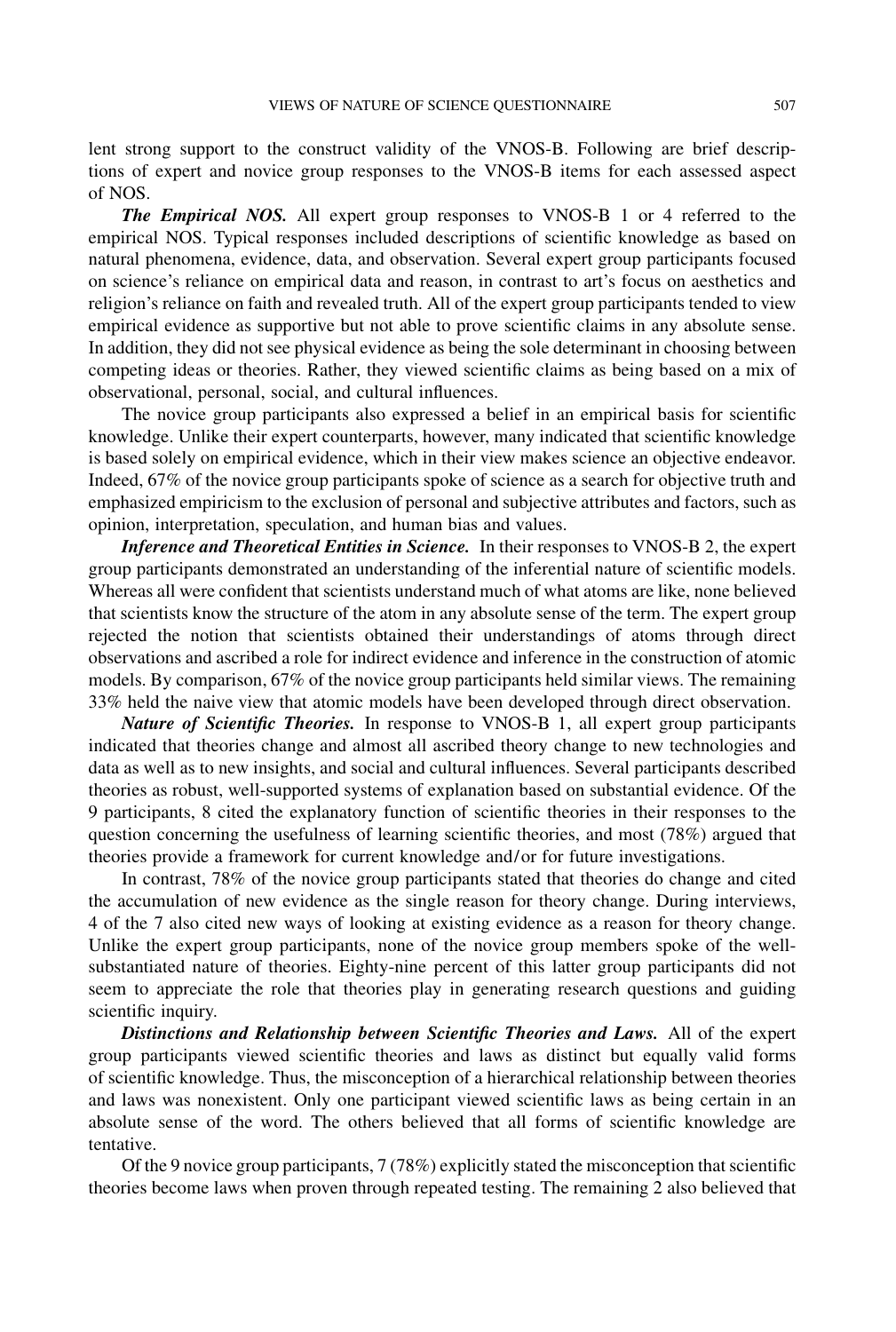laws were proven true and theories were tentative, either because not enough data are available or because scientists are unable to design experiments or apparatus to test theories adequately. None of the novice group participants contrasted the descriptive role of laws with the explanatory nature of theories, thus differing markedly from the majority of the expert group respondents who viewed scientific theories as nonobservable inferred explanations and scientific laws as descriptions of patterns or relationships among observable phenomena.

The Creative and Imaginative NOS. Expert group participant responses to VNOS-B 4 and 5 reflected the belief that creativity permeates the scientific process, from the inception of a research question to setting up and running an investigation to the interpretation of the obtained results. All of the expert group participants viewed creativity in science in terms of resourcefulness in carrying out experiments and in inventiveness in interpreting data and coming up with inferences and theories. None of those participants adhered to the rigid view of a single scientific method, but allowed for various approaches to answering various research questions.

By comparison, novice group responses indicated that only four participants (44%) viewed creativity and imagination as integral to science. In addition, all novice group participants expressed a belief in a single scientific method. For them, most creativity in science occurs during conjecturing and before the scientific method is employed. After that, the scientific method is used to determine whether the scientist's conjectures were correct.

The Theory-Laden NOS. In responding to the astronomical controversy presented in VNOS-B 7, expert group participants focused on differences in interpreting the data due to the scientists' different backgrounds and training. In doing so, they ascribed a role for subjectivity in the construction of scientific knowledge, whereby different interpretations can result from astronomers working within various frameworks, which could vary with the scientists' educational backgrounds, training, philosophical perspectives, theoretical commitments, personal experiences, and beliefs. By comparison, the novice group responses reflected an objective view of science through a focus on inadequacies or differences in the data the astronomers were using. About 56% of those participants noted that subjectivity is a part of science, especially in regard to interpreting data. However, they believed that subjectivity, although a factor of human nature, is to be avoided in science. Only two of the novice group participants appeared to have informed views of the theory-laden nature of observations, investigations, and data interpretation.

Social and Cultural Influences on Scientific Knowledge. The expert group participants described two types of cultural influences involved in the development of scientific knowledge. The first relates to the culture of science itself, which establishes rules of practice and evidence. These rules have a crucial role in limiting subjectivity through the application of peer review and group consensus. The second type relates to the influence of societal factors, such as politics, economics, and religion, which affect the kind of science that is done (Table 1). Such influence is mediated by various factors, including funding for science, and gender and racial issues. In comparison, only three novice group participants (33%) made any reference to social or cultural influences on the development of scientific knowledge.

#### VNOS Form–C

Abd-El-Khalick (1998) further modified and expanded the VNOS-B by adopting Item 3, modifying Items 1, 2, 5, and 7, and adding five new items. An expert panel composed of three science educators, a historian of science, and a scientist examined the 10 items to establish their face and content validity. The panel had some comments and suggestions for improvement and the items were modified accordingly. In addition to assessing respondents' views of the NOS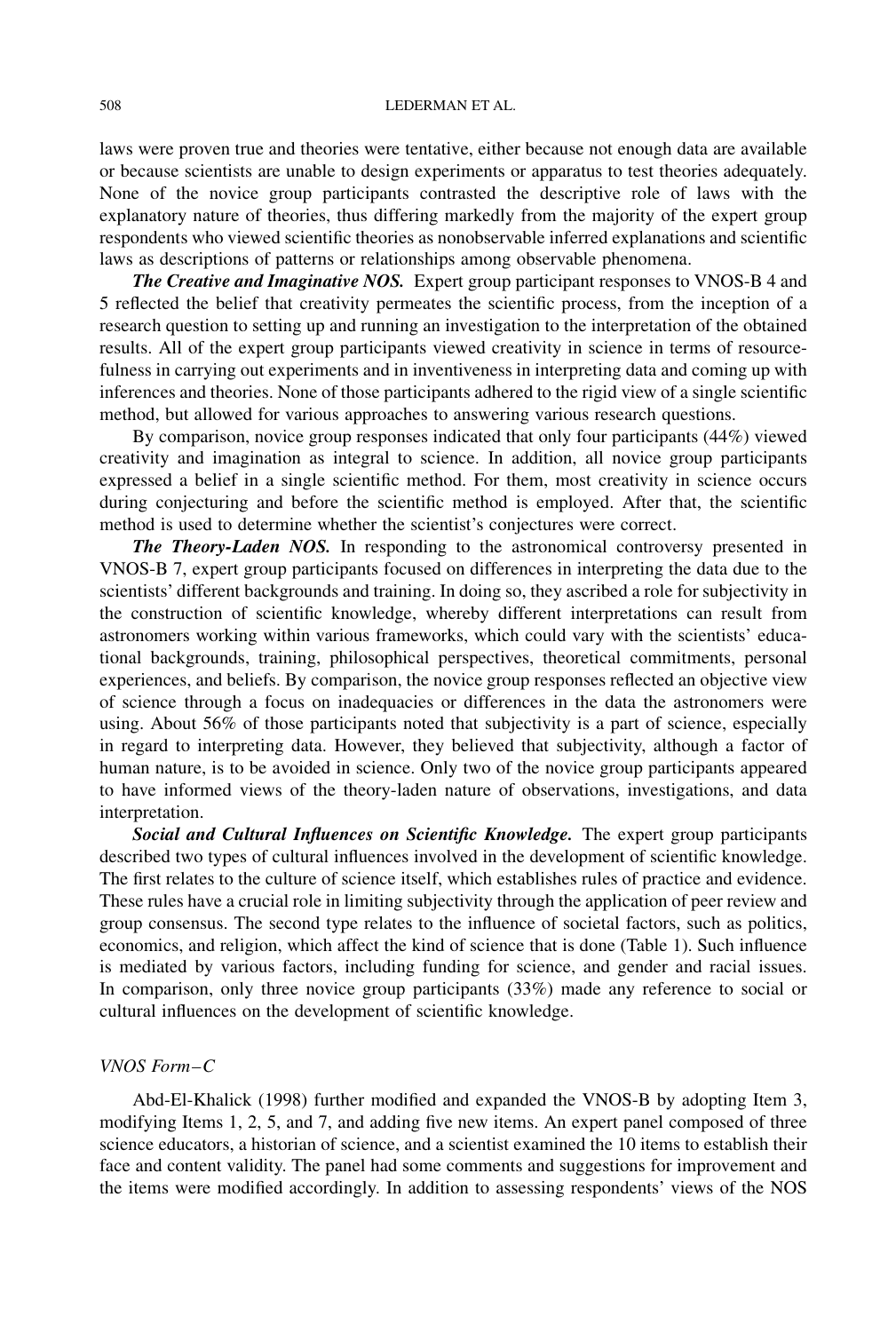#### VNOS-Form C

- 1. What, in your view, is science? What makes science (or a scientific discipline such as physics, biology, etc.) different from other disciplines of inquiry (e.g., religion, philosophy)?
- 2. What is an experiment?
- 3. Does the development of scientific knowledge require experiments?
	- If yes, explain why. Give an example to defend your position.
	- If no, explain why. Give an example to defend your position.
- 4. After scientists have developed a scientific theory (e.g., atomic theory, evolution theory), does the theory ever change?
	- If you believe that scientific theories do not change, explain why. Defend your answer with examples.
	- If you believe that scientific theories do change: (a) Explain why theories change? (b) Explain why we bother to learn scientific theories? Defend your answer with examples.
- 5. Is there a difference between a scientific theory and a scientific law? Illustrate your answer with an example.
- 6. Science textbooks often represent the atom as a central nucleus composed of protons (positively charged particles) and neutrons (neutral particles) with electrons (negatively charged particles) orbiting that nucleus. How certain are scientists about the structure of the atom? What specific evidence do you think scientists used to determine what an atom looks like?
- 7. Science textbooks often define a species as a group of organisms that share similar characteristics and can interbreed with one another to produce fertile offspring. How certain are scientists about their characterization of what a species is? What specific evidence do you think scientists used to determine what a species is?
- 8. It is believed that about 65 million years ago the dinosaurs became extinct. Of the hypotheses formulated by scientists to explain the extinction, two enjoy wide support. The first, formulated by one group of scientists, suggests that a huge meteorite hit the earth 65 million years ago and led to a series of events that caused the extinction. The second hypothesis, formulated by another group of scientists, suggests that massive and violent volcanic eruptions were responsible for the extinction. How are these different conclusions possible if scientists in both groups have access to and use the same set of data to derive their conclusions?
- 9. Some claim that science is infused with social and cultural values. That is, science reflects the social and political values, philosophical assumptions, and intellectual norms of the culture in which it is practiced. Others claim that science is universal. That is, science transcends national and cultural boundaries and is not affected by social, political, and philosophical values, and intellectual norms of the culture in which it is practiced.
	- If you believe that science reflects social and cultural values, explain why. Defend your answer with examples.
	- If you believe that science is universal, explain why. Defend your answer with examples.
- 10. Scientists perform experiments/investigations when trying to find answers to the questions they put forth. Do scientists use their creativity and imagination during their investigations?
	- If yes, then at which stages of the investigations you believe scientists use their imagination and creativity: planning and design, data collection, after data collection? Please explain why scientists use imagination and creativity. Provide examples if appropriate.
	- If you believe that scientists do not use imagination and creativity, please explain why. Provide examples if appropriate.

Figure 2. Views of nature of science questionnaire, Form C (VNOS-C).

aspects targeted by the VNOS-B, the VNOS-C (Figure 2) also aimed to assess views of the social and cultural embeddedness of science and the existence of a universal scientific method. In addition, Abd-El-Khalick developed an interview protocol to probe participants' views further on relevant NOS issues. These questions were asked during follow-up interviews either as individual questions or sets of interrelated questions. Some were asked after interviewees'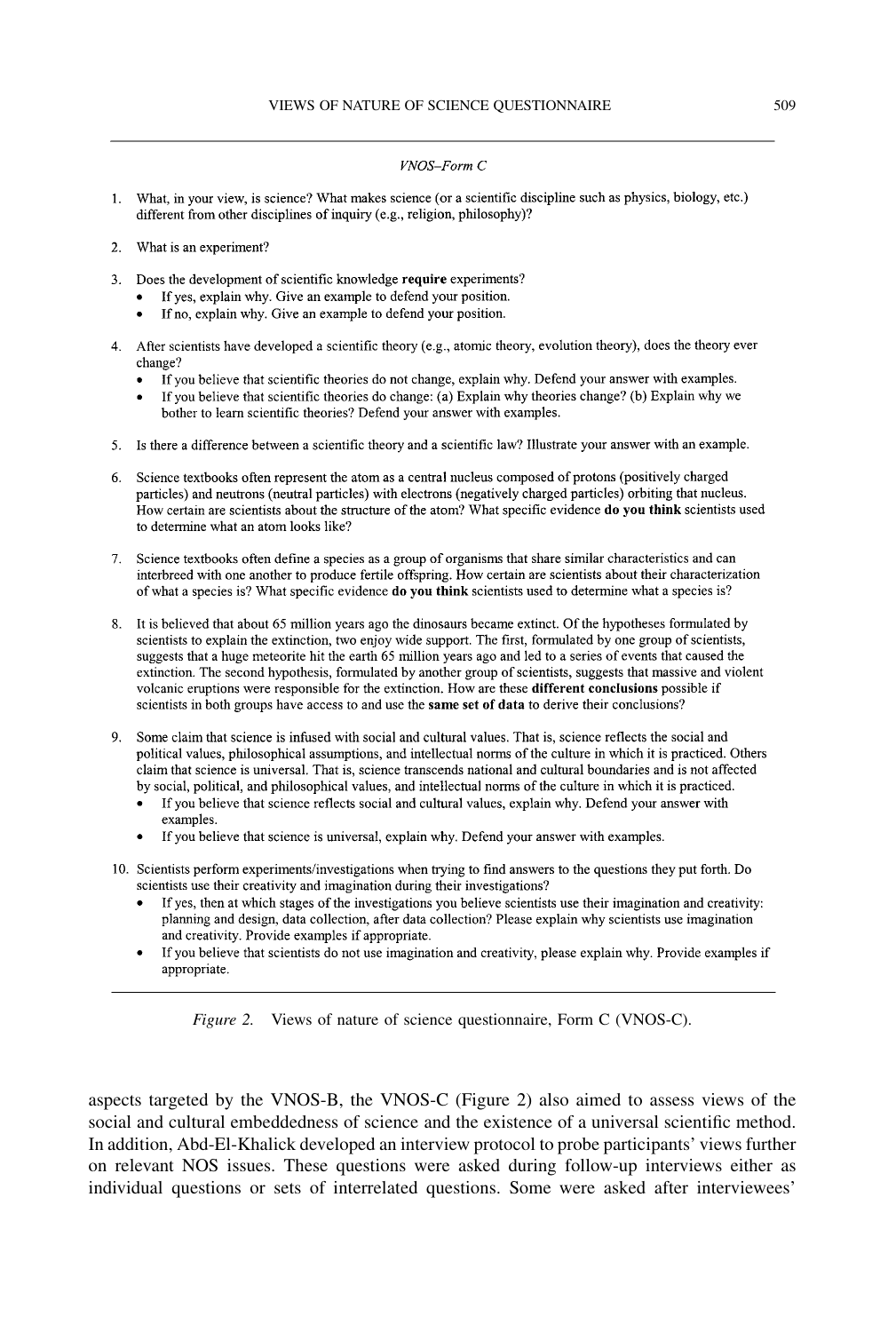explication of their responses to a certain item on the VNOS-C. Alternatively, others were asked only when interviewees expressed certain ideas regarding NOS. Coupled with the VNOS-C responses, those interview questions allowed assessing respondents' views of the general aim and structure of scientific experiments, the logic of theory testing, and the validity of observationally based (compared with experimentally based) scientific theories and disciplines.

VNOS-C was administered to college undergraduates and graduates, and preservice secondary science teachers (Abd-El-Khalick, 1998). Many participants noted, often in response to VNOS-C 1, that science is characterized by the scientific method or other sets of logical and orderly steps. During the follow-up interviews, those participants were asked, ''Do all scientists use a specific method, in terms of a certain stepwise procedure, when they do science? Can you elaborate?'' In their response to VNOS-C 2, many participants defined scientific experiments broadly as ''procedures used to answer scientific questions.'' To clarify such responses, interviewees were asked, ''Are you thinking of an experiment in the sense of manipulating variables or are you thinking of more general procedures? Can you elaborate?''

Also, mostly in response to the first and second items, many participants noted that scientific knowledge is proven or that experiments aim to prove or disprove hypotheses or theories. Interviewees were asked, ''How would you prove a theory or hypothesis?'' A typical response was that scientific claims are proven by collecting evidence and doing experiments. Interviewees were then asked, ''How much evidence or how many experiments does it take to prove a scientific claim?'' or ''How much evidence and/or how many experiments are enough to prove a scientific claim?'' In response to VNOS-C 3, some participants noted that developing scientific knowledge necessarily requires manipulative experiments. To elucidate how this view relates to the case of observational sciences, interviewees were asked a set of questions: ''Let's consider a science like astronomy (or anatomy). Can (or do) we do manipulative experiments in astronomy (or anatomy)?'' If interviewees answered in the positive they were asked to explicate their answers and provide examples. This served to further probe interviewees' conceptions of scientific experiments. However, if they answered in the negative, the interviewees were then asked, ''But we still consider astronomy (or anatomy) a science. What are your ideas about that?''

Other follow-up questions aimed to assess the depth of participants' understanding of the theory-laden NOS and the role that theories and associated expectations play in guiding scientific research. Two of those questions followed interviewees' explication of their responses to VNOS-C 2: ''When scientists perform manipulative experiments they hold certain variables constant and vary others. Do scientists usually have an idea about the outcome of their experiments?'' If interviewees agreed, they were asked, ''Some claim that such expectations would bias the results of an experiment. What do you think?'' In addition, on noting that theories change in their responses to VNOS-C 4, interviewees were asked, ''The history of science is full with examples of scientific theories that have been discarded or greatly changed. The life spans of theories vary greatly, but theories seem to change at one point or another. And there is no reason to believe that the scientific theories we have today will not change in the future. Why do we bother learn about these theories? Why do we invest time and energy to grasp these theories?''

A question that followed interviewees' discussion of VNOS-C 5 was, ''In terms of status and significance as products of science, would you rank scientific theories and laws? And if you choose to rank them, how would you rank them?'' Two other questions followed when responses to VNOS-C 6 on atomic structure were not informative regarding students' views of the role of inference and creativity in science: ''Have we ever seen an atom?'' If they responded in the negative, interviewees were asked, ''So, where do scientists come up with this elaborate structure of the atom?'' Interviewees who thought that scientists have actually seen an atom were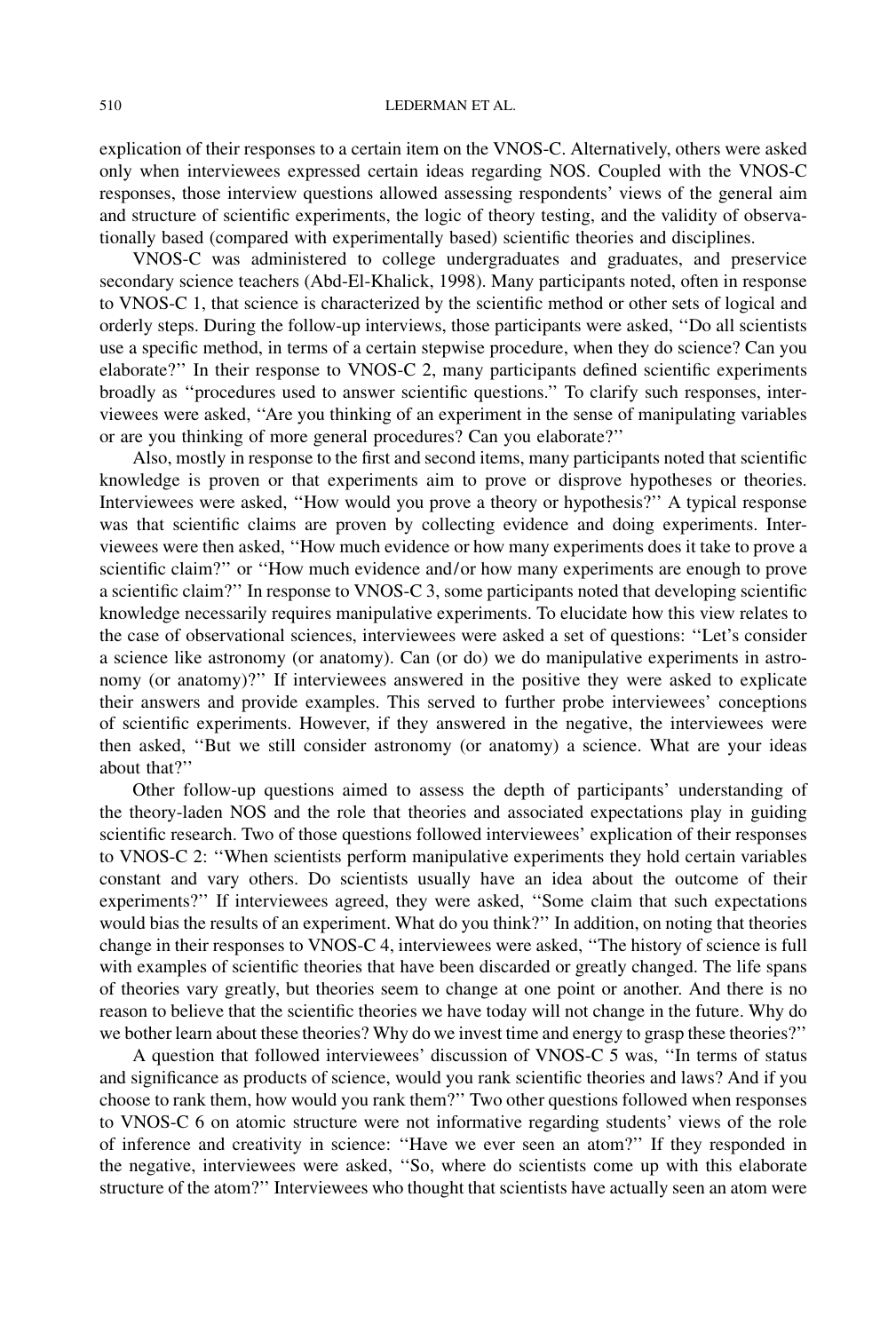asked to elaborate on their answers. Similarly, on noting that scientists were certain about the notion of species in their responses to VNOS-C 7, interviewees were asked, ''There are certain species of wolves and dogs that are known to interbreed and produce fertile offspring. How does this fit into the notion of species, knowing that the aforementioned species are different species and have been given different scientific names?''

To assess whether participants thought of creativity and imagination in scientific investigation more as resourcefulness or as invention of explanations, they were asked, ''Creativity and imagination also have the connotation of creating something from the mind. Do you think creativity and imagination play a part in science in that sense as well?'' Finally, in response to the dinosaur extinction controversy (VNOS-C 7), many interviewees noted that the controversy was unjustified given that the evidence supports both hypotheses. In that case, they were asked, ''It is very reasonable to say that the data are scarce and that the available evidence supports both hypotheses equally well. However, scientists in the different groups are very adamant about their own position and publish very pointed papers in this regard. Why is that?''

In addition to undergraduate and graduate college students, the VNOS-C was also administered to preservice elementary teachers (Abd-El-Khalick, 2001) and preservice and inservice secondary science teachers (Abd-El-Khalick & Lederman, 2000b; Lederman, Schwartz, Abd-El-Khalick, & Bell, 2001; Schwartz, Lederman, & Crawford, 2000). Abd-El-Khalick (1998, 2001) established the validity of the VNOS-C by systematically comparing and contrasting participants' NOS profiles that were independently generated from separate analyses of the questionnaires and corresponding interview transcripts. Comparisons indicated that interpretations of participants' NOS views as elucidated in the VNOS-C were congruent to those expressed by participants during individual interviews. Finally, all versions of the VNOS yield consistent findings in areas of overlap.

Collecting and Analyzing VNOS Data: Important Logistical and Conceptual Issues

## Administering the VNOS

It is preferable to administer the VNOS under controlled conditions (e.g., in class under supervision). However, given the open-ended nature of the VNOS, it is important not to set time limits. Our participants typically spent 35–45 minutes to complete the VNOS-B and 45– 60 minutes to complete the VNOS-C. Each VNOS item is printed on a single page to provide respondents with ample space to write their answers. Respondents should be encouraged to write as much as they can in response to any one item, make sure to address all subsections of an item, and provide supportive or illustrative examples when asked to. The VNOS should not be used for summative assessment purposes in any manner because such use might impinge on respondents' answers. Respondents' should be reminded that there are no right or wrong answers to any item and that the intention is to elicit their views on some issues related to NOS.

After administration of the VNOS, a reasonable sample of respondents should be individually interviewed. During those interviews, respondents are provided their questionnaires and asked to explain and justify their responses. Follow-up questions could be used to clarify ambiguities, assess meanings that respondents ascribe to key terms and phrases, and explore respondents' lines of thinking. For researchers using the VNOS for the first time, we recommend interviewing all or a large majority of respondents. With repeated use, researchers should develop expertise in interpreting VNOS responses. Such expertise becomes evident when researchers obtain high degrees of correspondence between their inferences regarding respondents' NOS views as derived from VNOS responses and the views elucidated by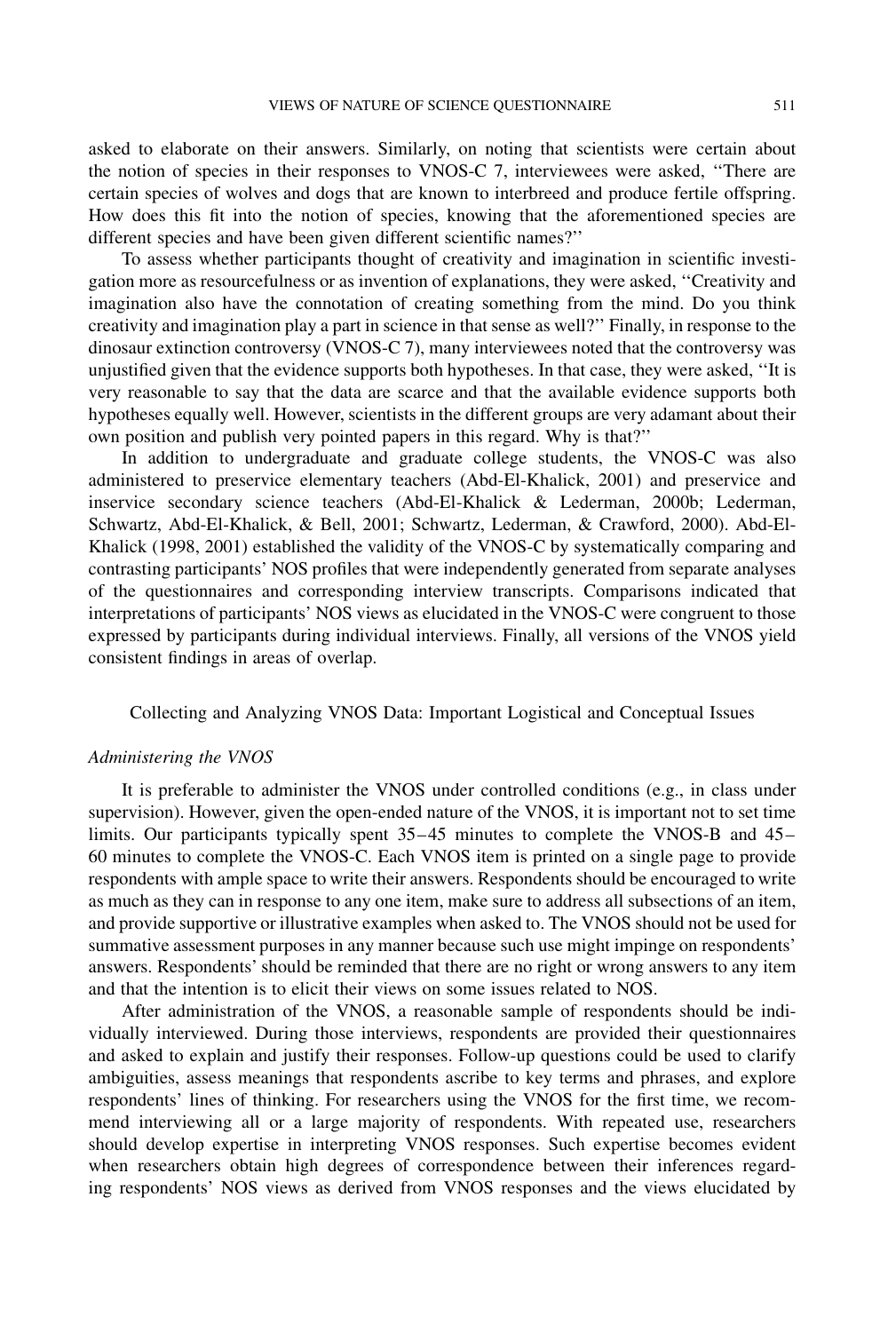those respondents during interviews. At this point, researchers could interview subsamples of respondents. We now find interviewing 15–20% of our participants sufficient to gauge subtleties of meaning associated with a certain group of respondents or a certain context. Interviewees could be chosen randomly or purposively depending on the purpose of administering the VNOS.

#### Analyzing Responses to the VNOS

The first step in analyzing VNOS data is to reaffirm the validity of the questionnaire in the context in which it is used and flesh out the subtleties of meanings that respondents in that context ascribe to key terms and phrases. As noted above, this can be achieved by systematically comparing NOS profiles generated by the separate analyses of interviewees' questionnaires and interview transcripts. If a high degree of congruence between the separately generated profiles is obtained, or once such a high degree is established by modifying the researchers' interpretations of VNOS responses to accommodate interview data, all questionnaire data could be analyzed. When several researchers are involved in analyzing VNOS responses, it is crucial to establish interrater agreement or reliability. Such agreement could be established by having all researchers independently analyze the same subset of data and then compare their analyses. Discrepancies could be resolved by further consultation of the data (especially interview data) or consensus. Analyses of all questionnaire and interview data should only proceed after establishing such reliability (see Abd-El-Khalick et al., 1998).

The analysis of responses to VNOS items does not assume a restrictive one-to-one correspondence between an item on the questionnaire and a target NOS aspect. To be sure, certain items target one NOS aspect to a larger extent than others. For instance, VNOS-B 1 and 5 and VNOS-C 4 and 10 largely target respondents' views of the tentative and creative NOS, respectively. However, views of these NOS aspects could be explicated in response to other items on the questionnaires. For instance, understandings of the tentative and creative aspects of NOS could be expressed in response to VNOS-B 2 and 3 and VNOS-C 1, 5, 6, and 7. This approach to the analysis has two major advantages. First, it is consistent with our belief that NOS understandings should not be construed in the narrow sense of specific desired responses to cues set by specific questions. Rather, participants could demonstrate their NOS understandings in several contexts. Second, this approach allows one to check for deep understanding of an NOS aspect versus superficial reiteration of key terms by examining the consistency, or lack thereof, in respondents' answers across VNOS items. For example, in response to VNOS-C 4, respondents might indicate that scientific theories are subject to change without providing examples. Such response could reflect a tentative view of NOS. However, if the same respondents explicitly note in response to VNOS-C 5 that ''theories become laws when they are proven true,'' or in response to VNOS-C 6 and 7 that scientists were certain about atomic structure and biological species, one could hardly infer that they have internalized the tentativeness of scientific knowledge. By the same token, if respondents demonstrate an understanding of the creative and imaginative NOS in their responses to, say, VNOS-C 6, 7, 8, and 10, it would be safe to infer that they have developed a solid understanding of this NOS aspect. To be sure, if respondents explicate informed views of a target NOS aspect in any one item and there were no inconsistencies or other disconfirming evidence in their responses to other VNOS items regarding this aspect, they should be judged to hold informed views.

Low inference is desired throughout the analysis. This is not to say that respondents' answers should be taken literally. Indeed, data from follow-up interviews often suggest alternative ways of interpreting responses, which on initial examination seem strongly to suggest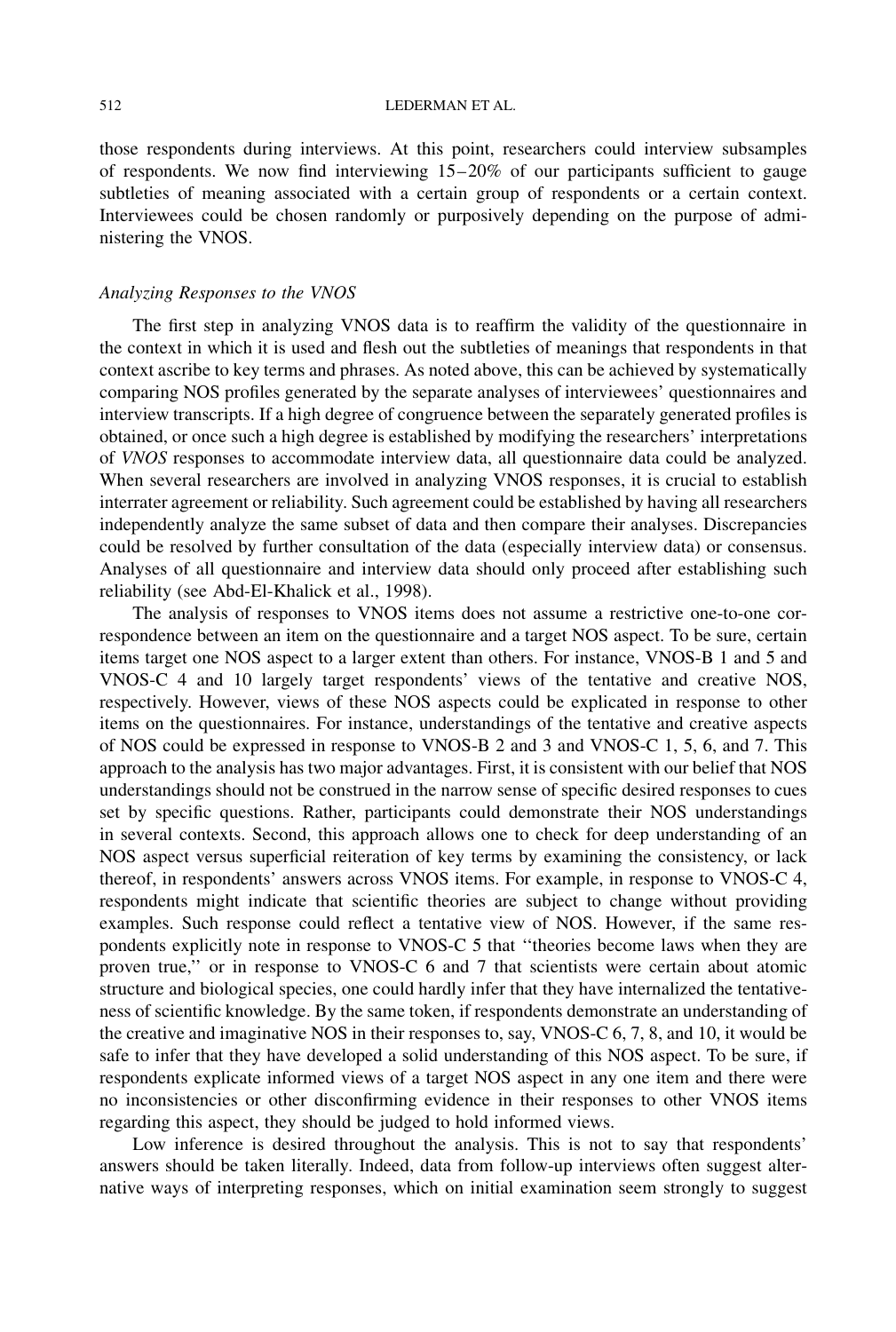certain NOS views (see Lederman & O'Malley, 1990). Nonetheless, care should be exercised not to load respondents' words and phrases with high-inference meanings or impose on respondents' views consistent structures unless such inferences are supported with interview data. Indeed, in many cases we found that respondents' views were fluid, fragmented, and compartmentalized (Abd-El-Khalick, 1998). For instance, some of our participants indicated in their responses to VNOS-B 5 that scientists use creativity in their work. These same participants, however, indicated elsewhere in their questionnaires that scientists use the scientific method. When asked during interviews to address those seemingly contradictory views, it became evident that those participants lacked an overarching consistent framework for their NOS views.

Most VNOS items ask respondents to provide examples to support their views. Those examples should be carefully examined and factored in when assessing respondents' views. For instance, some of our participants provided "Murphy's law" and "CH<sub>3</sub> is a methyl group" as examples of scientific laws. Others provided the (historically inaccurate) example of the shift from a ''flat to a rounded conception of the shape of the earth'' as an example of theory change (Abd-El-Khalick, 1998). Such examples help to contextualize participants' conceptions of key concepts and shed light on some of their naïve (or informed) ideas. Finally, as a rule of thumb, interview data should be given priority when respondents' views that are explicated in the questionnaire are inconsistent with the views they express during individual interviews. This latter use of interview data, however, assumes good interviewing practices, such as observing extended-wait time, avoiding directive cues, and testing initial hypotheses about an interviewee's conceptions through nondirective follow-up or probing questions.

### Illustrative Examples of Responses to the VNOS

Table 2 presents illustrative examples of responses to the VNOS items and interview questions. These examples are verbatim quotes selected from the responses of participant undergraduate and graduate college students, and preservice and inservice elementary and secondary science teachers in our various studies. The examples illustrate our respondents' views of several important NOS aspects. These views are presented along continua from more naive toward more informed understandings. The presented views of the target NOS aspects are necessarily interrelated, and one quotation that is used to illustrate naive (or informed) views of one NOS aspect could as well be used to illustrate naive (or informed) views of another. The assignment of the quotations is, in that sense, somewhat arbitrary and intended only to make the presentation of respondents' NOS views manageable.

The examples presented in Table 2 are shorthand illustrations of the sort of rich and intensive data generated by the use of the VNOS and associated interviews. Nonetheless, even with these examples, it is not difficult to discern that the VNOS items generate responses that clearly discriminate naive from informed NOS views and, more important, provide insight into respondents' thinking about the target NOS aspects. In addition, it is not difficult to see how the sort of responses provided by one or several respondents could be used to construct intensive individual or aggregate NOS profiles respectively. The kind of data generated by using the various VNOS versions clearly surpass the cumulative numerical data generated by using standardized convergent paper and pencil NOS assessment instruments in several respects. First, VNOS data explicate what respondents actually think about NOS and the reasons underlying their thinking. Respondents' reasoning could be examined further during follow-up interviews. Second, given the noncategorical and rich nature of the VNOS responses and their sensitivity to subtle differences in respondents' views, the VNOS allows assessing (a) changes, even small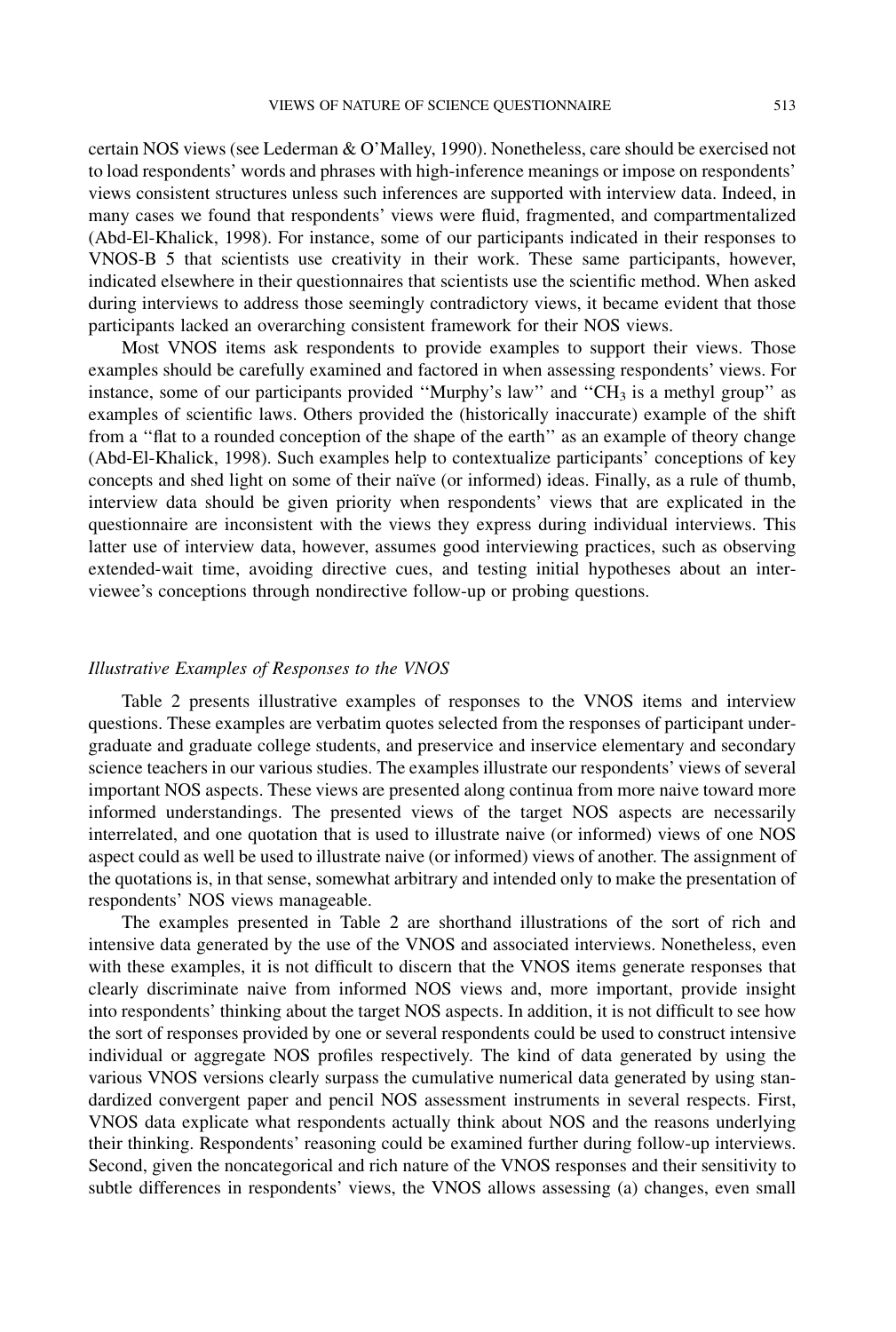| NOS Aspect                                                       | More Naive Views                                                                                                                                                                                                                                                                                                       | More Informed Views                                                                                                                                                                                                                                                                                                                                                                         |
|------------------------------------------------------------------|------------------------------------------------------------------------------------------------------------------------------------------------------------------------------------------------------------------------------------------------------------------------------------------------------------------------|---------------------------------------------------------------------------------------------------------------------------------------------------------------------------------------------------------------------------------------------------------------------------------------------------------------------------------------------------------------------------------------------|
| <b>Empirical NOS</b>                                             | Science is something that is<br>straightforward and isn't a field<br>of study that allows a lot of<br>opinions, personal bias, or<br>individual views-it is fact<br>based. (Form C: Item 1)<br>Science is concerned with facts.<br>We use observed facts to<br>prove that theories are true.<br>(Form $B$ : Item $6$ ) | Much of the development of<br>scientific knowledge depends on<br>observation. [But] I think<br>what we observe is a function<br>of convention. I don't believe<br>that the goal of science is (or<br>should be) the accumulation<br>of observable facts.<br>Rather science involves<br>abstraction, one step of<br>abstraction after another.<br>(Interview follow-up on<br>Form C: Item 1) |
| The scientific method                                            | Science deals with using an exact<br>methodThat way we know<br>we have the right answer.<br>(Form B: Item 4)<br>Science has a particular method of<br>going about things, the scientific<br>method. (Form C: Item 1)                                                                                                   | When you are in sixth grade you<br>learn that here is the scientific<br>method and the first thing you<br>do this, and the second thing you<br>do that and so on That's how<br>we may say we do science, but<br>[it is different from] the way<br>that we actually do science.<br>(Interview follow-up on<br>Form C: Item 1)                                                                |
| General structure and aim<br>of experiments                      | An experiment is a sequence<br>of steps performed to<br>prove a proposed theory.<br>(Form C: Item 2)<br>Experiment is everything that<br>involves the act of collecting<br>data and not necessarily<br>manipulation. (Interview<br>follow-up on Form C: Item 2)                                                        | An experiment cannot prove a<br>theory or a hypothesis. It just<br>discredits or adds validity to<br>them. (Form $C:$ Item $2)$<br>An experiment is a controlled way<br>to test and manipulate the objects<br>of interest while keeping all other<br>factors the same. (Form C:<br>Item $2)$                                                                                                |
| Role of prior expectations<br>in experiments                     | You usually have some sort of idea<br>about the outcome. But I think<br>that to have a scientific and<br>valid experiment you should<br>not have any bias or ideas in<br>advance. (Interview follow-up<br>on Form C: Item 2)                                                                                           | To organize an experiment you need<br>to know what is going to come<br>out of it or it wouldn't really be a<br>test method. I don't know how<br>you would organize a testif<br>you don't have a general idea<br>about what you are looking for.<br>(Interview, follow-up on Form C:<br>Item $2)$                                                                                            |
| Validity of observationally<br>based theories and<br>disciplines | Science would not exist<br>without scientific procedure<br>which is solely based on<br>experimentsThe<br>development of knowledge can<br>only be attained through precise<br>experiments. (Form C: Item 3)                                                                                                             | Experiments are not always<br>crucial Darwin's theory of<br>evolution cannot be directly<br>tested experimentally. Yet,<br>because of observed datait<br>has become virtually the<br>lynchpin of modern biology.<br>(Form C: Item 3)                                                                                                                                                        |

Table 2 Illustrative examples of responses to VNOS Items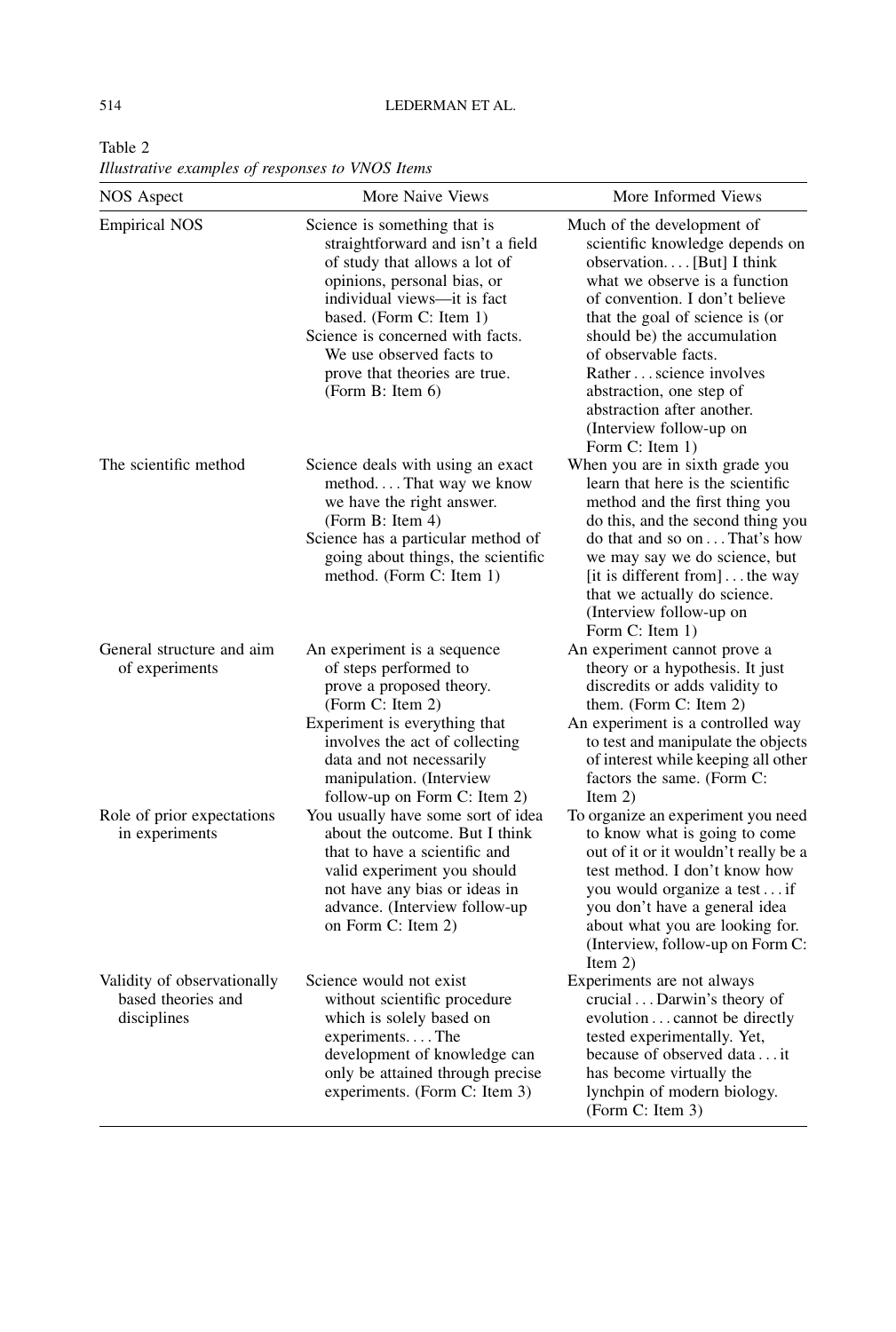| Lante. |  |
|--------|--|
|        |  |

(Continued)

| NOS Aspect                                                  | More Naive Views                                                                                                                                                                                                                                                                          | More Informed Views                                                                                                                                                                                                                                                                                                      |
|-------------------------------------------------------------|-------------------------------------------------------------------------------------------------------------------------------------------------------------------------------------------------------------------------------------------------------------------------------------------|--------------------------------------------------------------------------------------------------------------------------------------------------------------------------------------------------------------------------------------------------------------------------------------------------------------------------|
| <b>Tentative NOS</b>                                        | If you get the same result over and<br>over and over, then you become<br>sure that your theory is a proven<br>law, a fact. (Form B: Item 3)<br>Compared to philosophy and<br>religion science demands<br>definitive right and wrong<br>answers. (Form C: Item 1)                          | Everything in science is subject to<br>change with new evidence and<br>interpretation of that evidence.<br>We are never 100% sure about<br>anything because negative<br>evidence will call a theory or law<br>into question, and possibly cause<br>a modification. (Form B: Item 1)                                      |
| Difference and relationship<br>between theories and<br>laws | Laws started as theories and<br>eventually became laws<br>after repeated and proven<br>demonstration. (Form B: Item 3)<br>A scientific law is somewhat set in<br>stone, proven to be true A<br>scientific theory is apt to change<br>and be proven false at any time.<br>(Form C: Item 5) | A scientific law describes<br>quantitative relationships<br>between phenomena such as<br>universal attraction between<br>objects. Scientific theories are<br>made of concepts that are in<br>accordance with common<br>observation or go beyond and<br>propose new explanatory models<br>for the world. (Form C: Item 5) |
| Scientific theories<br>Nature of                            | A theory is an untested idea, or an<br>idea that is undergoing additional<br>tests, Generally it hasn't been<br>proved to the satisfaction of<br>the scientific community.<br>(Form C: Item 4)                                                                                            | In the vocabulary of a scientist the<br>word theory is used differently<br>than in the general population. It<br>does not mean someone's idea<br>that can't be proven. It is a<br>concept that has considerable<br>evidence behind it and has<br>endured the attempts to disprove<br>it. (Form B: Item 3)                |
| Functions of                                                | We learn scientific theories just<br>so that scientists don't start all<br>over from the beginning  they<br>just can add to the old ideas.<br>(Form C: Item 4)                                                                                                                            | Theories set a framework of general<br>explanation upon which specific<br>hypotheses are developed.<br>Theories also advance<br>the pool of knowledge by<br>stimulating hypotheses and<br>research. (Form C: Item 4)                                                                                                     |
| Logic of testing                                            | Many theories can't be completely<br>tested, e.g., the theory of<br>evolution can't be tested unless<br>you create your own world and<br>then live for millions of years.<br>(Form C: Item 5)                                                                                             | Most theories have things we<br>cannot observe. So, we deduce<br>consequences from them that<br>could be tested. This indirect<br>evidence allows us to see if<br>the theory is valid. (Interview<br>follow-up on Form C: Item 5)                                                                                        |
| Creative and imaginative<br><b>NOS</b>                      | A scientist only uses imagination in<br>collecting data But there is no<br>creativity after data collection<br>because the scientist has to be<br>objective. (Form B: Item 5)                                                                                                             | Logic plays a large role in<br>the scientific process, but<br>imagination and creativity are<br>essential for the formulation of<br>novel ideas to explain why<br>the results were observed.<br>(Form C: Item 10)                                                                                                        |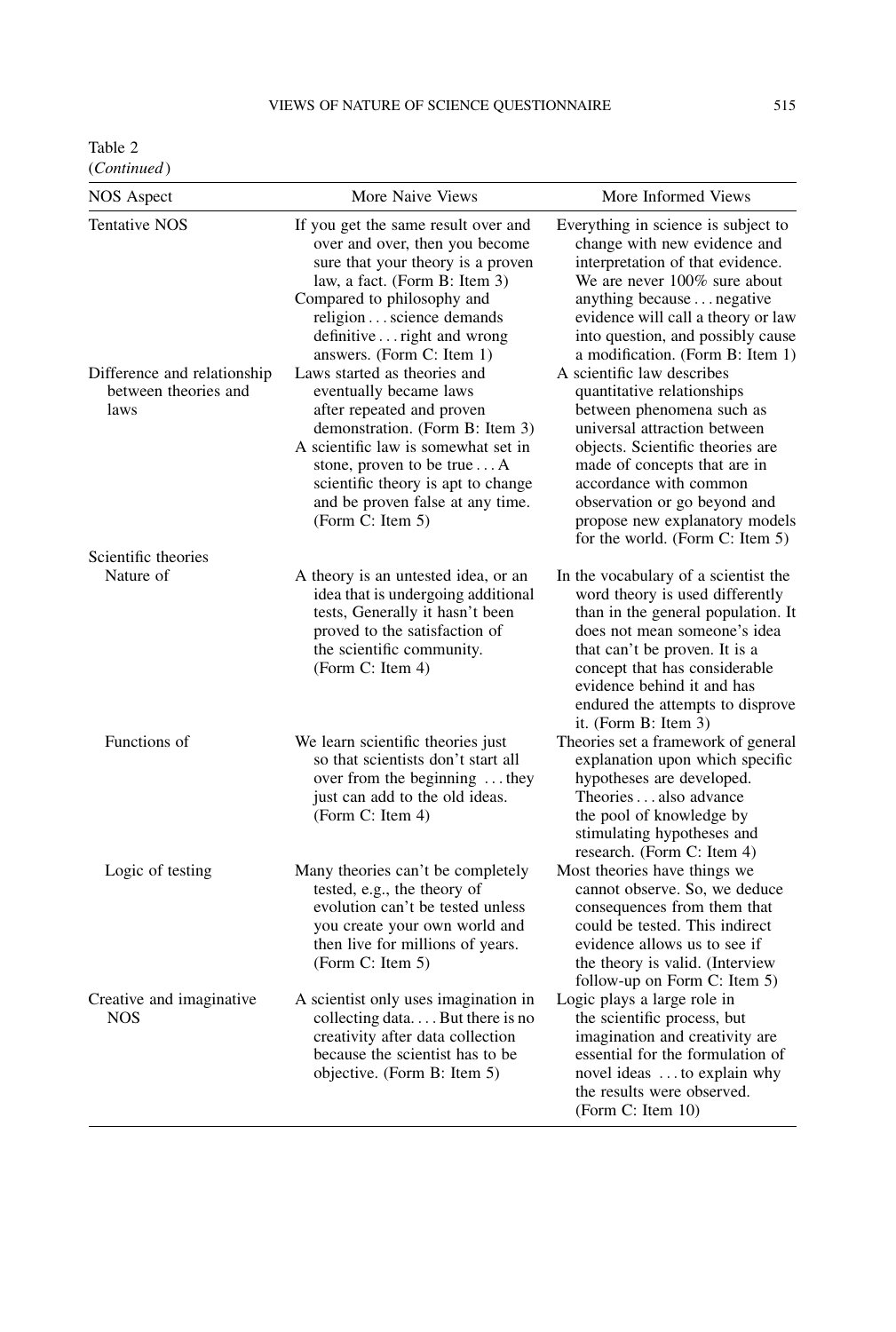| Table 2     |
|-------------|
| (Continued) |

| NOS Aspect                            | More Naive Views                                                                                                                                                                                                                                                                                                                                                                                                                                                          | More Informed Views                                                                                                                                                                                                                                                                                                                                                                                                                                                                                         |
|---------------------------------------|---------------------------------------------------------------------------------------------------------------------------------------------------------------------------------------------------------------------------------------------------------------------------------------------------------------------------------------------------------------------------------------------------------------------------------------------------------------------------|-------------------------------------------------------------------------------------------------------------------------------------------------------------------------------------------------------------------------------------------------------------------------------------------------------------------------------------------------------------------------------------------------------------------------------------------------------------------------------------------------------------|
| Inference and theoretical<br>entities | Scientists can see atoms with<br>high-powered microscopes. They<br>are very certain of the structure<br>of atoms. You have to see<br>something to be sure of it.<br>(Form B: Item 2)<br>There is $\dots$ scientific certainty<br>[about the concept of species].<br>While in the early days it<br>was probably a matter of<br>trial-and-error nowadays<br>genetic testing makes it possible<br>to define a species precisely.<br>(Form C: Item 7)                         | Evidence is indirect and relates to<br>things that we don't see directly.<br>You can't answerwhether<br>scientists know what the atom<br>looks like, because it is more of a<br>construct. (Form B: Item 2)<br>Species is $\dots$ a human creation. It is<br>a convenient framework for<br>categorizing things It is a<br>good system but I think the more<br>they learn the more they realize<br>that $\dots$ we cannot draw the line<br>between species or subspecies.<br>(Interview follow-up on Form C: |
| Theory-laden NOS                      | [Scientists reach different]<br>conclusions] because the<br>scientists were not around when<br>the dinosaurs became extinct.<br>so no one witnessed what<br>happenedI think the only<br>way to give a satisfactory answer<br>to the extinction of the dinosaurs<br>is to go back in time to witness<br>what happened. (Form C: Item 8)<br>Scientists are very objective<br>because they have a set of<br>procedures they use to solve<br>their problems. Artists are more | Item $7)$<br>Both conclusions are possible<br>because there may be different<br>interpretations of the same data.<br>Different scientists may come up<br>with different explanations based<br>on their own education and<br>background or what they feel are<br>inconsistencies in others ideas.<br>(Form C: Item 8)<br>Scientists are human. They learn<br>and think differently, just like all<br>people do. They interpret the<br>same data sets differently                                             |
| Social and cultural                   | subjective, putting themselves<br>into their work. (Form B: Item 4)<br>Science is about the facts and could                                                                                                                                                                                                                                                                                                                                                               | because of the way they learn and<br>think, and because of their prior<br>knowledge. (Form B: Item 7)<br>Of course culture influence the ideas                                                                                                                                                                                                                                                                                                                                                              |
| embeddedness of<br>science            | not be influenced by cultures and<br>society. Atoms are atoms here in<br>the U.S. and are still atoms in<br>Russia. (Form C: Item 9)                                                                                                                                                                                                                                                                                                                                      | in science. It was more than a 100<br>years after Copernicus that his<br>ideas were considered because<br>religious beliefs of the church<br>sort of favored the geocentric<br>model. (Form C: Item 9)                                                                                                                                                                                                                                                                                                      |
|                                       | Well, the society can sometimes not<br>fund some scientific research. So.<br>in that sense it influences science.<br>But scientific knowledge is<br>universal and does not change<br>from one place to another.<br>(Interview follow-up on Form C:<br>Item $9)$                                                                                                                                                                                                           | All factors in society and the culture<br>influence the acceptance of<br>scientific ideasLike the<br>theory of evolution was not<br>accepted in France and totally<br>endorsed in Germany for<br>basically national, social, and<br>also cultural elements.<br>(Form C: Item 9)                                                                                                                                                                                                                             |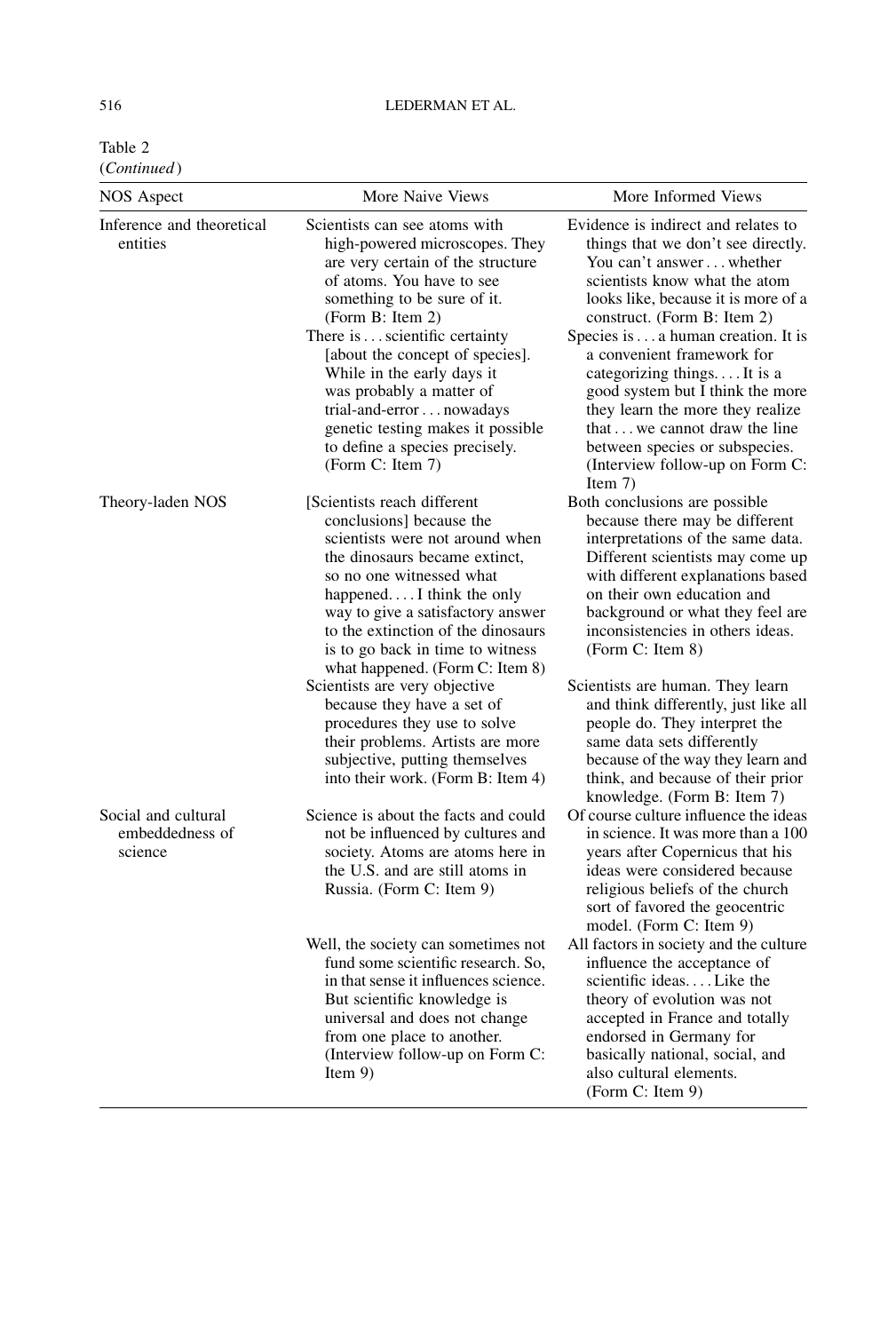ones, in learners' NOS views as a result of instructional interventions; and (b) the interaction between learners' views and the specifics of the instructional activities undertaken in these interventions from diagnostic and cognitive perspectives. This latter assessment is surely informative in terms of modifying and enhancing the effectiveness of such interventions.

### Conclusions

Establishing the validity of an instrument is an ongoing process. In fact, it is incorrect to speak of validity as ever being established in the once-and-for-all sense of the word. Rather, at best we can only provide evidence of an instrument's efficacy in measuring what it is designed to measure. Because its open-ended nature, the VNOS differs from typical paper and pencil instruments. Whereas face and content validity of the various versions of the instrument have been determined repeatedly, its principle source of validity evidence stems from the follow-up interviews. During these interviews, it is possible to directly check respondents' understandings of each item, as well as the researchers' interpretation of these responses. In our various studies, the three forms of the VNOS were administered to about 2000 high school students, college undergraduates and graduates, and preservice and inservice elementary and secondary science teachers across four continents. This was coupled with about 500 individual interviews. The results of these studies and follow-up interviews support a high confidence level in the validity of the VNOS for assessing the NOS understandings of a wide variety of respondents.

The most significant question to be asked of the present instrument would be, Isn't the VNOS just another paper and pencil NOS instrument? A response to this question is by no means simple. The VNOS is different in underlying assumptions and form from standardized and convergent instruments. It was developed with an interpretive stance in mind, and aims to elucidate learners' NOS views and generate profiles of the meanings they ascribe to various NOS aspects for the purpose of informing the teaching and learning of NOS rather than for labeling learners' views as adequate or inadequate or sum their NOS understandings into numerical scores. However, even though the open-ended nature of the VNOS items do ameliorate some of the concerns associated with the use of standardized convergent instruments, the VNOS could be abused if its interpretive stance and qualitative interviewing component were overlooked or undermined. As such, the importance of coupling the use of the VNOS with individual follow-up interviews with all or a reasonable sample of respondents cannot be overemphasized.

The VNOS comes in response to some recent and disconcerting calls within the science education community to develop other forced-choice standardized and convergent NOS instruments (e.g., Good et al., 2000) designed especially for mass administrations to large samples. These calls have ignored the problematic nature of these instruments, recent general trends in education such as the emphasis on learners' conceptions of subject matter, and years of intensive research that has shown the inadequacies of such assessment approaches in informing research on teaching and learning in general (Zessoules & Gardner, 1991) and NOS in particular. Indeed, these calls ignore much of what we learned from research on teaching and learning about NOS over the past 30 years (Lederman et al., 1998). The present state of this line of research necessitates a focus on individual classroom interventions aimed at enhancing learners' NOS views, rather than on mass assessments aimed at evaluating students' beliefs. Thus, we hope that the effort represented in the VNOS along with the concerted efforts of many researchers who have used and continue to use open-ended questions, interviews, and/or other alternative ways to assess NOS understandings (e.g., Brickhouse, Dagher, Letts, & Shipman. 2000; Driver et al., 1996; Ryder, Leach, & Driver, 1999) would lead the way toward achieving more valid and meaningful assessments of students' and teachers' NOS views.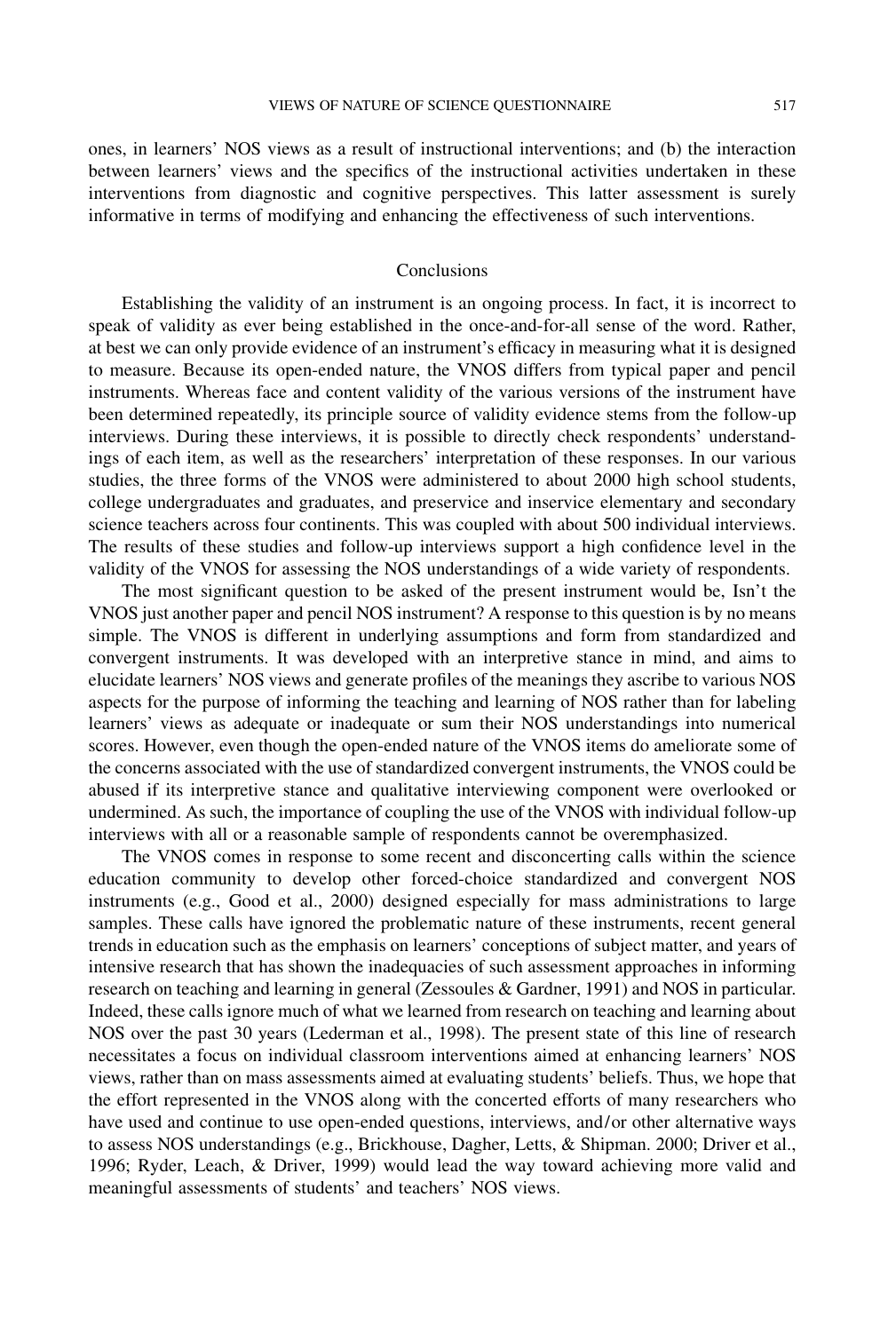#### References

Abd-El-Khalick, F. (1998). The influence of history of science courses on students'conceptions of the nature of science. Unpublished doctoral dissertation, Oregon State University, Oregon.

Abd-El-Khalick, F. (2001). Embedding nature of science instruction in preservice elementary science courses: Abandoning scientism, but. ... Journal of Science Teacher Education, 12, 215–233.

Abd-El-Khalick, F., Bell, R.L., & Lederman, N.G. (1998). The nature of science and instructional practice: Making the unnatural natural. Science Education, 82, 417–437.

Abd-El-Khalick, F., & BouJaoude, S. (1997). An exploratory study of the knowledge base for science teaching. Journal of Research in Science Teaching, 34, 673–699.

Abd-El-Khalick, F., & Lederman, N.G. (2000a). Improving science teachers' conceptions of the nature of science: A critical review of the literature. International Journal of Science Education, 22, 665–701.

Abd-El-Khalick, F., & Lederman, N. G. (2000b). The influence of history of science courses on students' views of nature of science. Journal of Research in Science Teaching, 37, 1057– 1095.

Aikenhead, G. (1973). The measurement of high school students' knowledge about science and scientists. Science Education, 57, 539–549.

Aikenhead, G. (1987). High school graduates' beliefs about science–technology–society. 3: Characteristics and limitations of science knowledge. Science Education, 71, 459–487.

Aikenhead, G. (1988). An analysis of four ways of assessing student beliefs about STS topics. Journal of Research in Science Teaching, 25, 607–629.

Aikenhead, G., Ryan, A., & Desautels, J. (1989a, April). Monitoring student views on science–technology–society issues: The development of multiple-choice items. Paper presented at the annual meeting of the National Association for Research in Science Teaching, San Francisco, CA.

Aikenhead, G., Ryan, A., & Fleming, R. (1989b). Views on science–technology–society (from CDN.mc.5). Saskatoon, Canada: Department of Curriculum Studies, University of Saskatchewan.

Akerson, V., & Abd-El-Khalick, F. (2000, April). The influence of conceptual change teaching in improving preservice teachers' conceptions of nature of science. Paper presented at the annual meeting of the National Association for Research in Science Teaching, New Orleans, LA.

Akerson, V.L., Abd-El-Khalick, F., & Lederman, N.G. (2000). Influence of a reflective explicit activity-based approach on elementary teachers' conceptions of nature of science. Journal of Research in Science Teaching, 37, 295–317.

American Association for the Advancement of Science. (1990). Science for all Americans. New York: Oxford University Press.

American Association for the Advancement of Science. (1993). Benchmarks for science literacy: A Project 2061 report. New York: Oxford University Press.

Bacon, F. (1996). Novum organum In Urbach, P. & Gibson, J. (Trans. and Eds.), Francis Bacon (pp. 33–293). Chicago, IL: Open Court. (Original work published 1620).

Bady, R.A. (1979). Students' understanding of the logic of hypothesis testing. Journal of Research in Science Teaching, 16, 61–65.

Bauer, H.H. (1994). Scientific literacy and the myth of the scientific method. Champaign, IL: University of Illinois Press.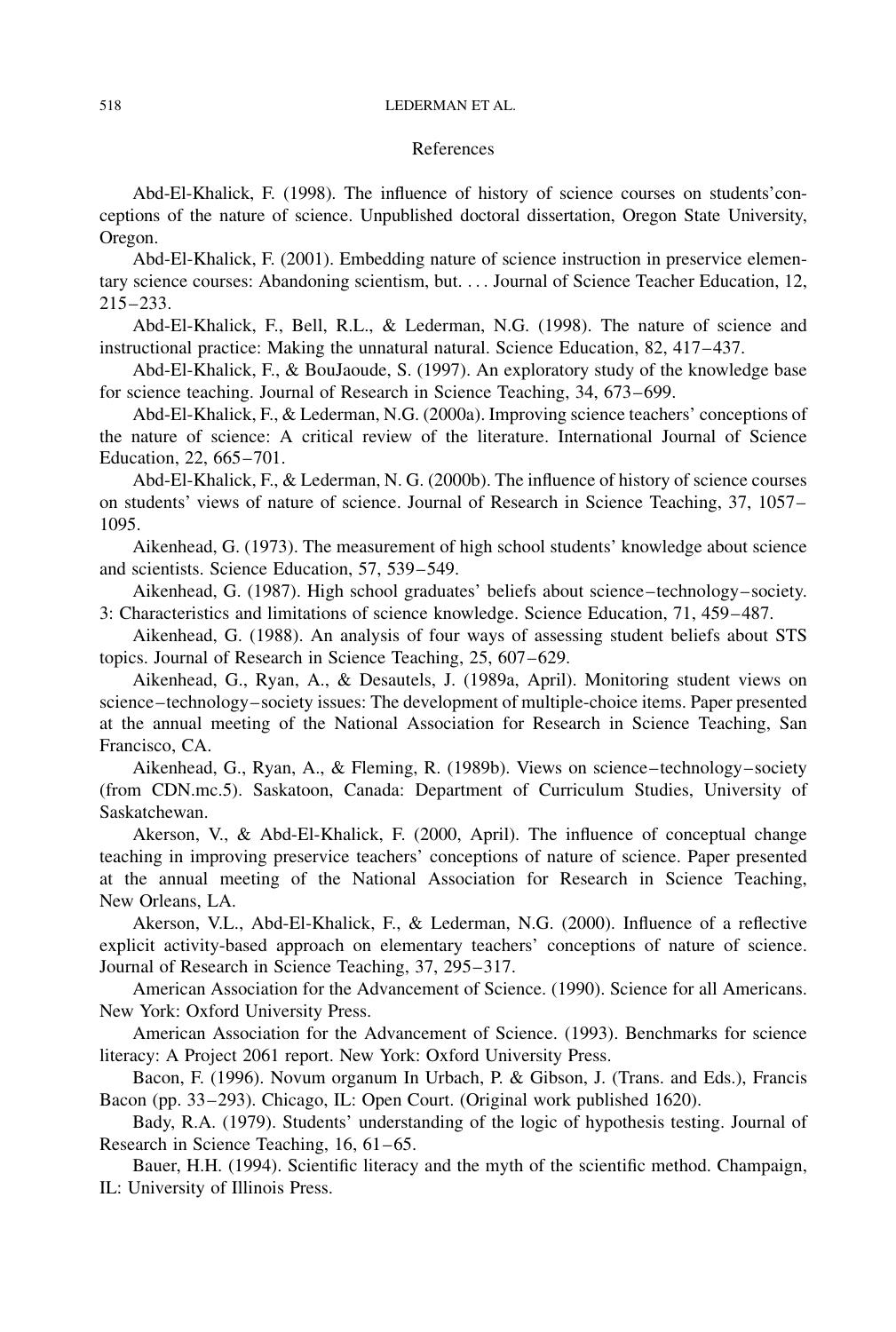Bell, R.L. (1999). Understandings of the nature of science and decision making on science and technology based issues. Unpublished doctoral dissertation, Oregon State University, Oregon.

Bell, R.L., Lederman, N.G., & Abd-El-Khalick, F. (2000). Developing and acting upon one's conceptions of the nature of science: A follow-up study. Journal of Research in Science Teaching, 37, 563–581.

Billeh, V.Y., & Hasan, O.E. (1975). Factors influencing teachers' gain in understanding the nature of science. Journal of Research in Science Teaching, 12, 209–219.

Brickhouse, N.W., Dagher, Z.R., Letts, W.J., & Shipman, H.L. (2000). Diversity of students' views about evidence, theory, and the interface between science and religion in an astronomy course. Journal of Research in Science Teaching, 37, 340–362.

Carey, R.L., & Stauss, N.G. (1968). An analysis of the understanding of the nature of science by prospective secondary science teachers. Science Education, 52, 358–363.

Chiappetta, E., Koballa, T., & Collette, A. (1998). Science instruction in the middle and secondary schools (4th ed.) Upper Saddle River, NJ: Merrill.

Cooley, W., & Klopfer, L. (1961). Test on understanding science (Form W). Princeton, NJ: Educational Testing Service.

Cotham, J. & Smith, E. (1981). Development and validation of the conceptions of scientific theories test. Journal of Research in Science Teaching, 18, 387–396.

Dibbs, D. (1982). An investigation into the nature and consequences of teachers' implicit philosophies of science Unpublished doctoral dissertation, University of Aston, England.

Driver, R., Leach, J., Millar, R., & Scott, P. (1996). Young people's images of science. Buckingham, UK: Open University Press.

Duschl, R.A. (1990). Restructuring science education. New York: Teachers College Press. Feyerabend, P. (1993). Against method. New York: Verso.

Gall, M.D., Borg, W.R., & Gall, J.P. (1996). Educational research: An introduction (6th ed.). New York: Longman.

Gillies, D. (1993). Philosophy of science in the twentieth century: Four central themes. Cambridge: Blackwell.

Gilbert, S.W. (1991). Model building and a definition of science. Journal of Research in Science Teaching, 28, 73–78.

Good, R., Anderson, O.R., Chiappetta, E.L., Cummins, C.L., DeBoer, G.E., Felske, D., Gess-Newsome, J., Lawson, A., Lederman, N.G., McComas, W.F., Smith, M.U., & Staver, J. (2000, April). Guidelines for nature of science (NOS) researchers. Symposium conducted at the annual meeting of the National Association for Research in Science Teaching, New Orleans, LA.

Haukoos, G.D., & Penick, J.E. (1983). The influence of classroom climate on science process and content achievement of community college students. Journal of Research in Science Teaching, 20, 629–637.

Hodson, D. (1993). Philosophic stance of secondary school science teachers, curriculum experiences, and children's understanding of science: Some preliminary findings. Interchange, 24, 41–52.

Hrdy, S.B. (1986). Empathy, polyandry, and the myth of the coy female. In Bleier, R. (Ed.), Feminist approaches to science (pp. 119–146). New York: Pergamon.

Hull, D.L. (1998, April). The ontological status of species as evolutionary units. In Ruse, M. (Ed.), Philosophy of biology (pp. 146–155). Amherst, NY: Prometheus Books.

Jelinek, D.J. (1998, April). Student perceptions of the nature of science and attitudes towards science education in an experiential science program. Paper presented at the annual meeting of the National Association for Research in Science Teaching, San Diego, CA.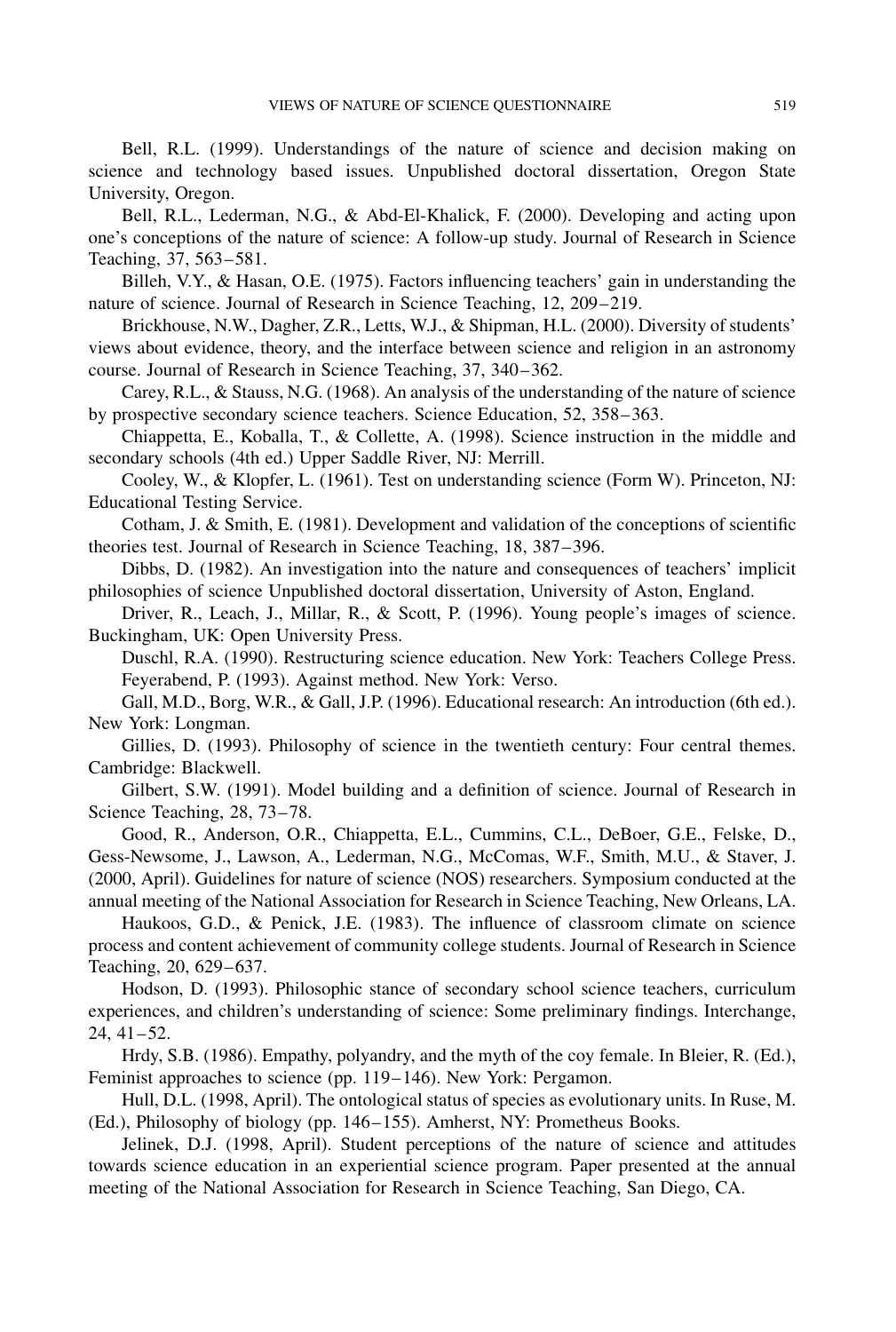Lederman, N.G. (1986). Students' and teachers' understanding of the nature of science: A re-assessment. School Science and Mathematics, 86, 91–99.

Lederman, N.G. (1992). Students' and teachers' conceptions of the nature of science: A review of the research. Journal of Research in Science Teaching, 29, 331–359.

Lederman, N.G., & O'Malley, M. (1990). Students' perceptions of tentativeness in science: Development, use, and sources of change. Science Education, 74, 225–239.

Lederman, N.G., Schwartz, R., Abd-El-Khalick, F., & Bell, R.L. (2001). Preservice teachers' understanding and teaching of nature of science: An intervention study. Canadian Journal of Science, Mathematics, and Technology Education, 1, 135–160.

Lederman, N.G., Wade, P.D., & Bell, R.L. (1998). Assessing understanding of the nature of science: A historical perspective. In McComas, W. (Ed.), The nature of science in science education: Rationales and strategies (pp. 331–350). The Netherlands: Kluwer Academic.

Lincoln, Y.S., & Guba, E.G. (1985). Naturalistic inquiry. Newbury Park, CA: Sage.

Lovejoy, C.O. (1981). The origin of man. Science, 211, 341–350.

Mackay, L. (1971). Development of understanding about the nature of science. Journal of Research in Science Teaching, 8, 57–66.

Meichtry, Y.J. (1993). The impact of science curricula on student views about the nature of science. Journal of Research in Science Teaching, 30, 429–443.

Millar, R., & Osborne, J. (Eds.) (1998). Beyond 2000: Science education for the future. London: King's College.

National Research Council. (1996). National science education standards. Washington, DC: National Academic Press.

Ogunniyi, M.B. (1983). Relative effects of a history/philosophy of science course on student teachers' performance on two models of science. Research in Science and Technological Education, 1, 193–199.

Olstad, R.G. (1969). The effect of science teaching methods on the understanding of science. Science Education, 53, 9–11.

Popper, K.R. (1963). Conjectures and refutations: The growth of scientific knowledge. London: Routledge.

Popper, K.R. (1992). The logic of scientific discovery. London: Routledge. (Original work published 1934).

Ryan, A.G., & Aikenhead, G.S. (1992). Students' preconceptions about the epistemology of science. Science Education, 76, 559–580.

Ryder, J., Leach, J., & Driver, R. (1999). Undergraduate science students' images of science. Journal of Research in Science Teaching, 36, 210–219.

Schwartz, R.S., Lederman, N.G., & Crawford, B. (2000, April). Understanding the nature of science through scientific inquiry: An explicit approach to bridging the gap. Paper presented at the annual meeting of the National Association for Research in Science Teaching, New Orleans, LA.

Shapin, S. (1996). The scientific revolution. Chicago: University of Chicago Press.

Shapiro, B.L. (1996). A case study of change in elementary student teacher thinking during an independent investigation in science: Learning about the ''face of science that does not yet know.'' Science Education, 80, 535–560.

Smith, M.U., Lederman, N.G., Bell, R.L., McComas, W.F., & Clough, M.P. (1997). How great is the disagreement about the nature of science? A response to Alters. Journal of Research in Science Teaching, 34, 1101–1104.

Solomon, J., Duveen, J., & Scot, L. (1994). Pupils' images of scientific epistemology. International Journal of Science Education, 16, 361–373.